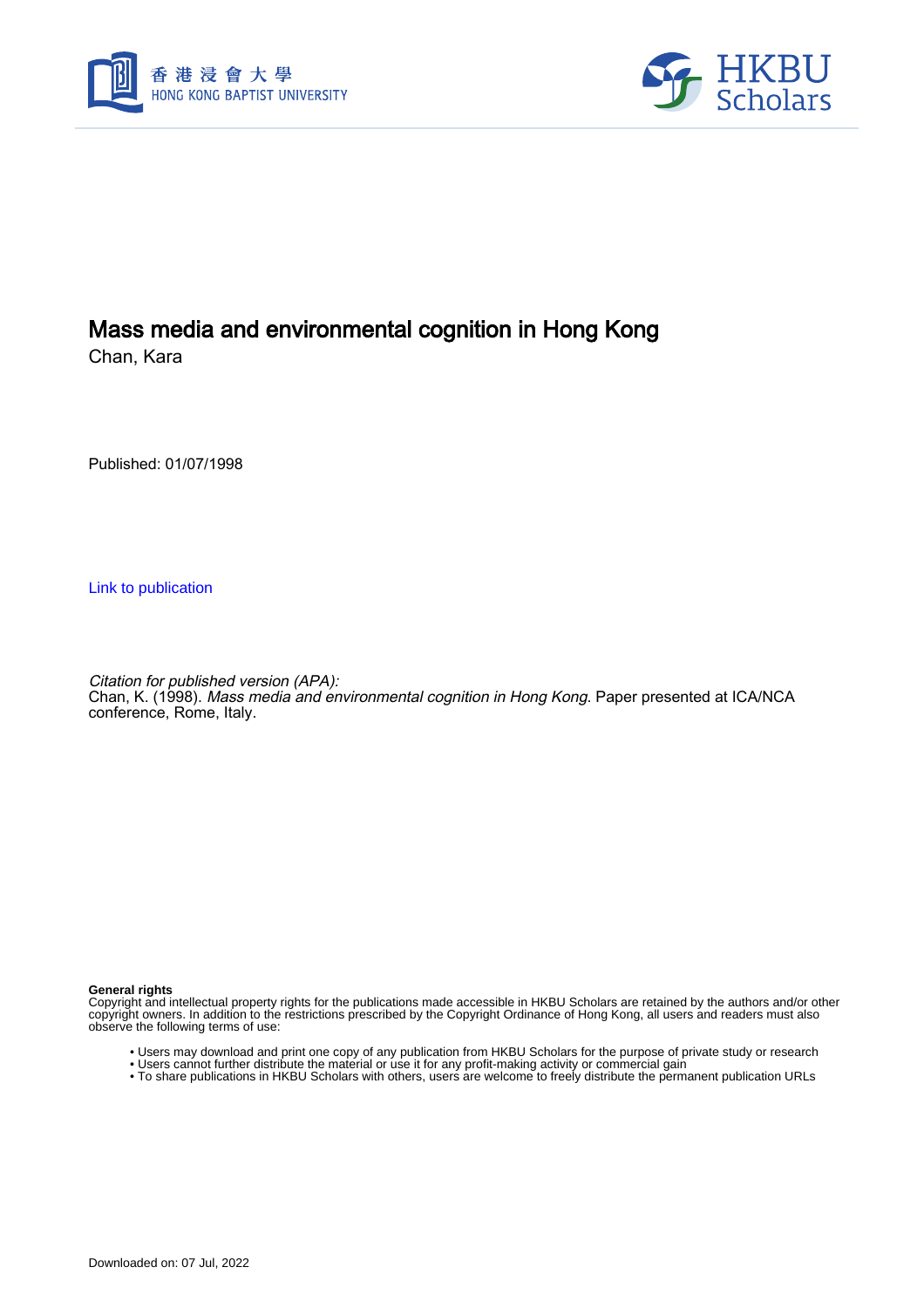Paper submitted for consideration of presentation at the NCA/ICA conference: Communication: Organizing for the future

> July 15-18, 1998 Rome, Italy

Dr. Chan, Kara K.W. Assistant Professor, Department of Communication Studies Hong Kong Baptist University Kowloon Tong, Hong Kong

Tel: (852) 2339 7836 Fax: (852) 2339 7890 email: karachan@hkbu.edu.hk

Dr. Chan, Kara K.W. is an Assistant Professor at the Department of Communication Studies, Hong Kong Baptist University. She served in the advertising and public relations profession and as a statistician for the Hong Kong Government. She actively involves in research on Hong Kong and China's mass communication, advertising and consumer behavior, and environmental studies.

This study is supported by the Environment and Conservation Fund

Running head: *Media and environmental cognition* January 13, 1998 c:\conferen\ica98.doc *Not to be copied or quoted without expressed permission of the author*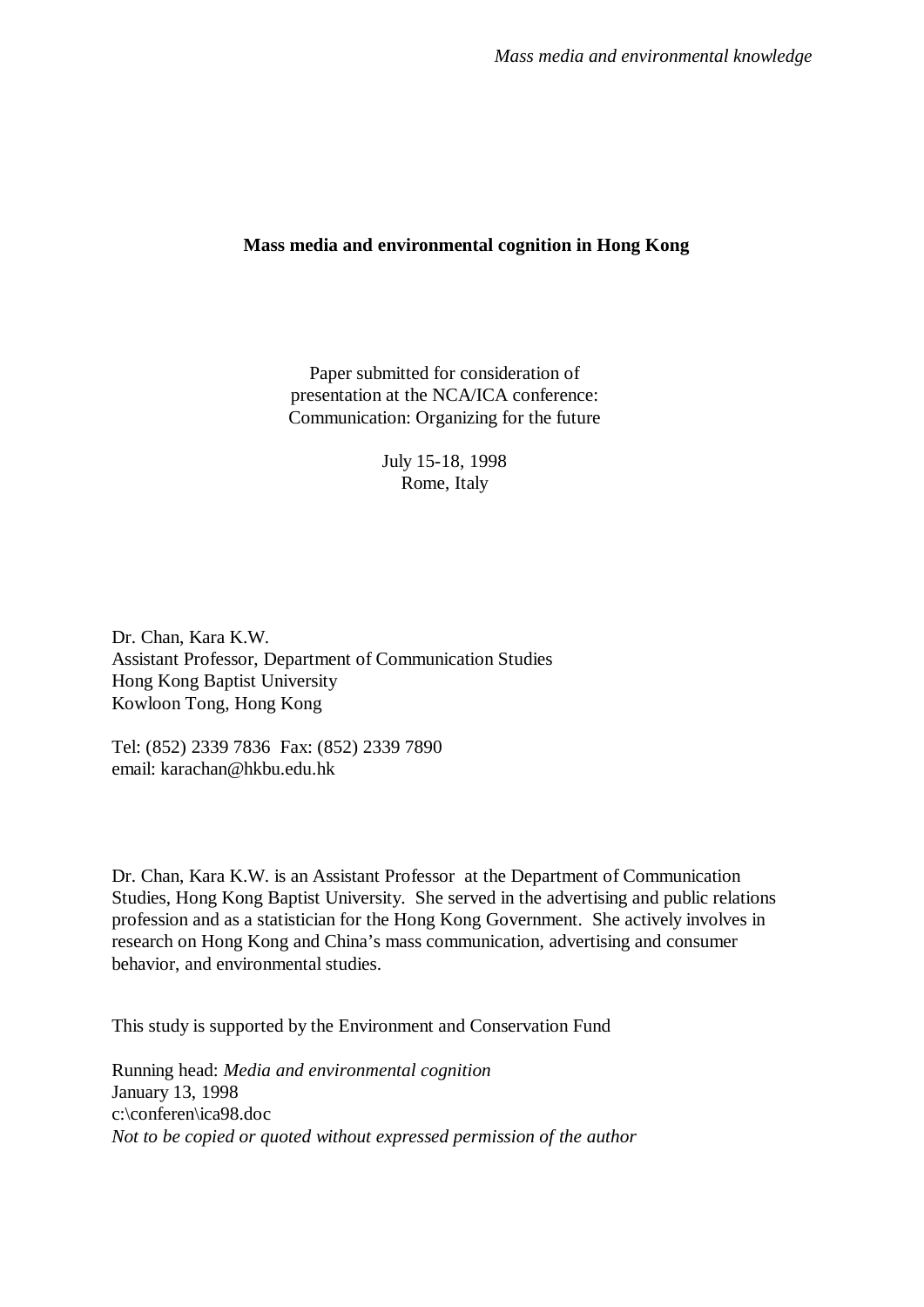#### Abstract

A postal survey on a random cluster sample of 1,032 secondary school students in Hong Kong was conducted to investigate how much students know about the environment and how their environmental cognition is shaped by the use of mass media. Results indicated that students were very knowledgeable on both general and local environmental issues. The average score for environmental knowledge was 60.7 on a 100-point scale. Results indicated that students' environmental cognition was shaped and framed by the reporting of environmental news in Hong Kong. Television news viewership had positive correlation with students' environmental knowledge while Chinese newspaper readership had a positive but weak correlation. Male students and students in higher forms were more knowledgeable about the environment. The study established a comprehensive measure for both general and local environmental knowledge with an acceptable level of internal consistency for subsequent studies.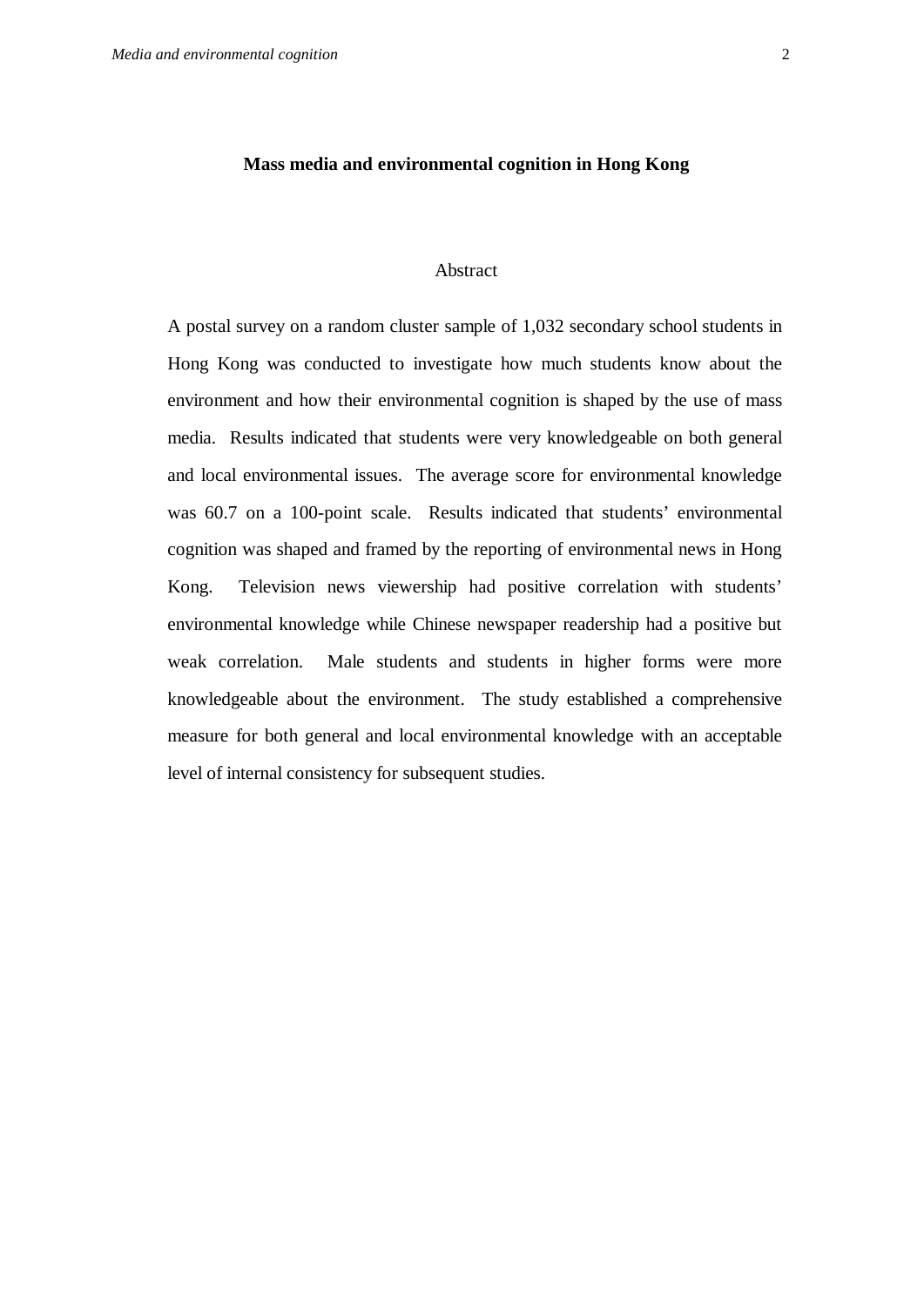### **1. Introduction**

Hong Kong, like many other well-developed cities in the world, suffers from many environmental problems. Industrial, commercial, and in-home activities produce a wide variety of wastes of varying quantities. These activities lead to different environmental problems such as water pollution, disposal of solid and chemical wastes, undesirable levels of air pollutants, and noise. In a survey on indicators of social development of Hong Kong conducted in 1988, it was found that 'environmental protection' was cited as the fifth most serious social problem that should be solved immediately (Lau and Wan, 1991).

As the world population continues to expand, the role of conservation is becoming critical. Conservationists have concentrated their efforts on technological or biological solutions to environmental problems. Despite the advances in technology, there is a growing recognition that technology alone cannot solve environmental problems. Maloney and Ward (1973) described the ecological crisis not as a technical problem but as a crisis of mal-adaptive behavior; the root of environmental problems is human behavior.

The problem of environmental pollution might be better solved or reduced by a tighter control through legislation on commercial and industrial activities that produce pollutants as well as through education and mass communication campaigns. More environmentally responsible behaviors on the part of the general public should be encouraged.

The Hong Kong Government has played an important role in enhancing the environmental awareness of the Hong Kong community concerning environmental problems. The government's White Paper was published on World Environment Day, June 5, 1989 (Hong Kong Government, 1989). It discussed the existing status of the environment and detailed an ambitious plan to combat pollution.

The Government's overall objectives for environmental education are: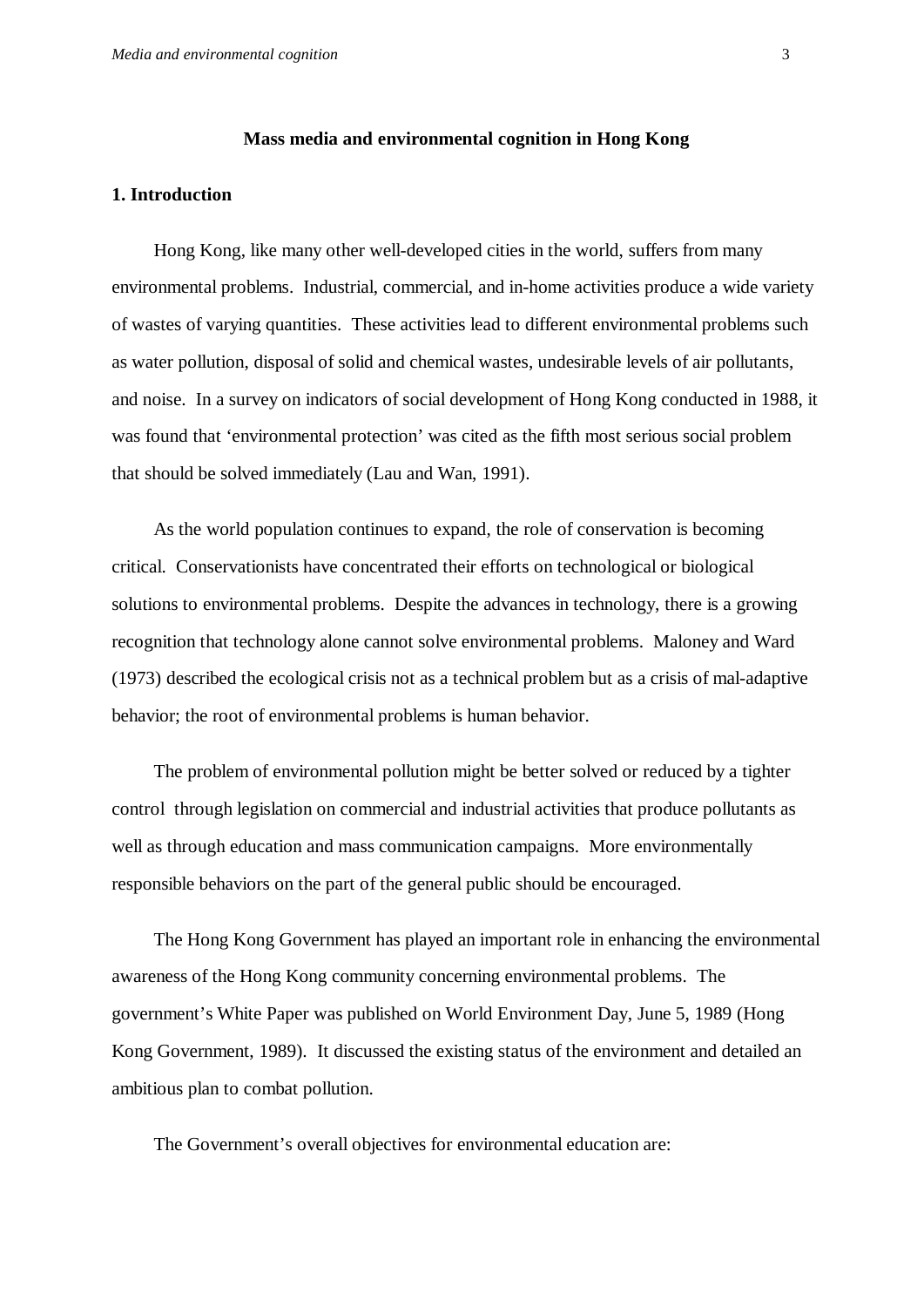- · to make our community aware of its responsibilities in creating and maintaining a healthy and pleasant environment;
- · to encourage the development of a well informed, environmentally aware and responsible community;
- · to make decision makers more aware of the implications of their decisions on the environment and the health and welfare of the community (Hong Kong Government, 1989).

The Environmental Campaign Committee was established by the Government in 1990 to organize environmental events and mass communication campaigns aimed at the promotion of public awareness of environmental issues. Coupled with Government's effort in promoting environmental awareness, environment issues have also become political, economic, and social issues. Wide media coverage of issues such as global warming, depletion of the ozone layer, and specific events such as the Chernobyl nuclear plant incident, as well as the Hong Kong government's waste control policy have focused attention on environmental issues.

In a recent survey of community attitudes on the environment, over 98% of Hong Kong residents agreed that 'individuals have a responsibility to protect the environment' (Environmental Campaign Committee, 1993). However, when they were asked whether they had actually practiced environmental protection behaviors, such as refusal to use plastic bags or separating waste paper for recycling, the percentage of positive responses dropped to only 30 to 60% (Environmental Campaign Committee, 1993). The findings indicated that there was a significant discrepancy between people's attitudes and their actual behaviors.

Ramsey and Rickson (1976) argued that increased knowledge about the environment would establish pro-environmental attitudes, and both knowledge and attitudes were important for changing human actions. While many research efforts have been directed toward environmental issues, limited effort has gone into investigating what and how much the public knows about the environment (Arcury, 1990). The research literature indicates that knowledge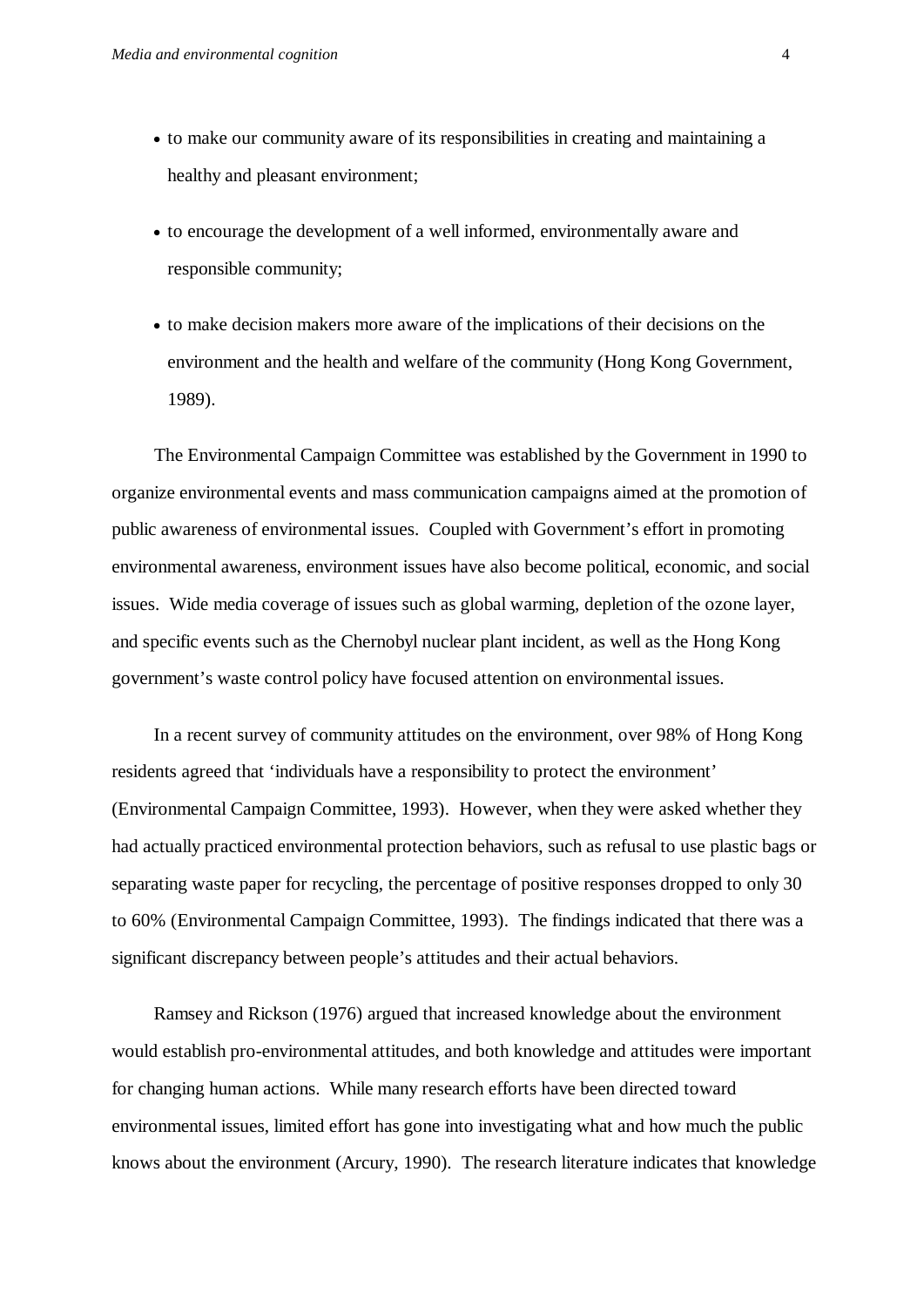about the environment very often related with the use of mass media. In Chan's (1996) study on environmental attitudes of secondary school students in Hong Kong, the major sources of environmental information were television, school and newspapers. What are the effects of use of mass media on students' environmental knowledge? This study is an attempt to begin to enlarge our understanding of the relationship between the use of mass media and environmental knowledge.

#### **2. Literature review**

Environmental knowledge has been a interdisciplinary subject drawing relevant knowledge from the natural and social sciences as well as humanities. It sometimes also deals with moral decisions about values and powers (Hausbeck, Milbrath and Enright, 1992).

Maloney and Ward (1973) compared members of a conservation group, a group of college students, and a non-randomly selected group of adults with no college experience, all from California. They found that environmental knowledge was associated with conservation group membership and education. Ramsey and Rickson (1976) surveyed high schools students and found that increased environmental knowledge moderates environmental concern. Arbuthnot (1977) compared a sample of 85 users of a recycling centre with 60 members of conservative churches. He found that increased environmental knowledge was associated with relatively liberal attitudes in political, social and religious issues as well as perceived empowerment concerning environmental issues.

Arcury and his colleagues (Arcury, Johnson and Scollay, 1986; Arcury and Johnson, 1987; Arcury, Scollay and Johnson, 1987) analyzed the results of several national surveys conducted in the United States that included measures of environmental knowledge.

Arcury, Scollay and Johnson (1987) found that males were more knowledgeable and concerned about acid rain. Age, educational attainment, and exposure to television news were found to be associated with knowledge about acid rain. Arcury, Johnson and Scollay (1986) examined the relationship between environmental worldview, measured with the New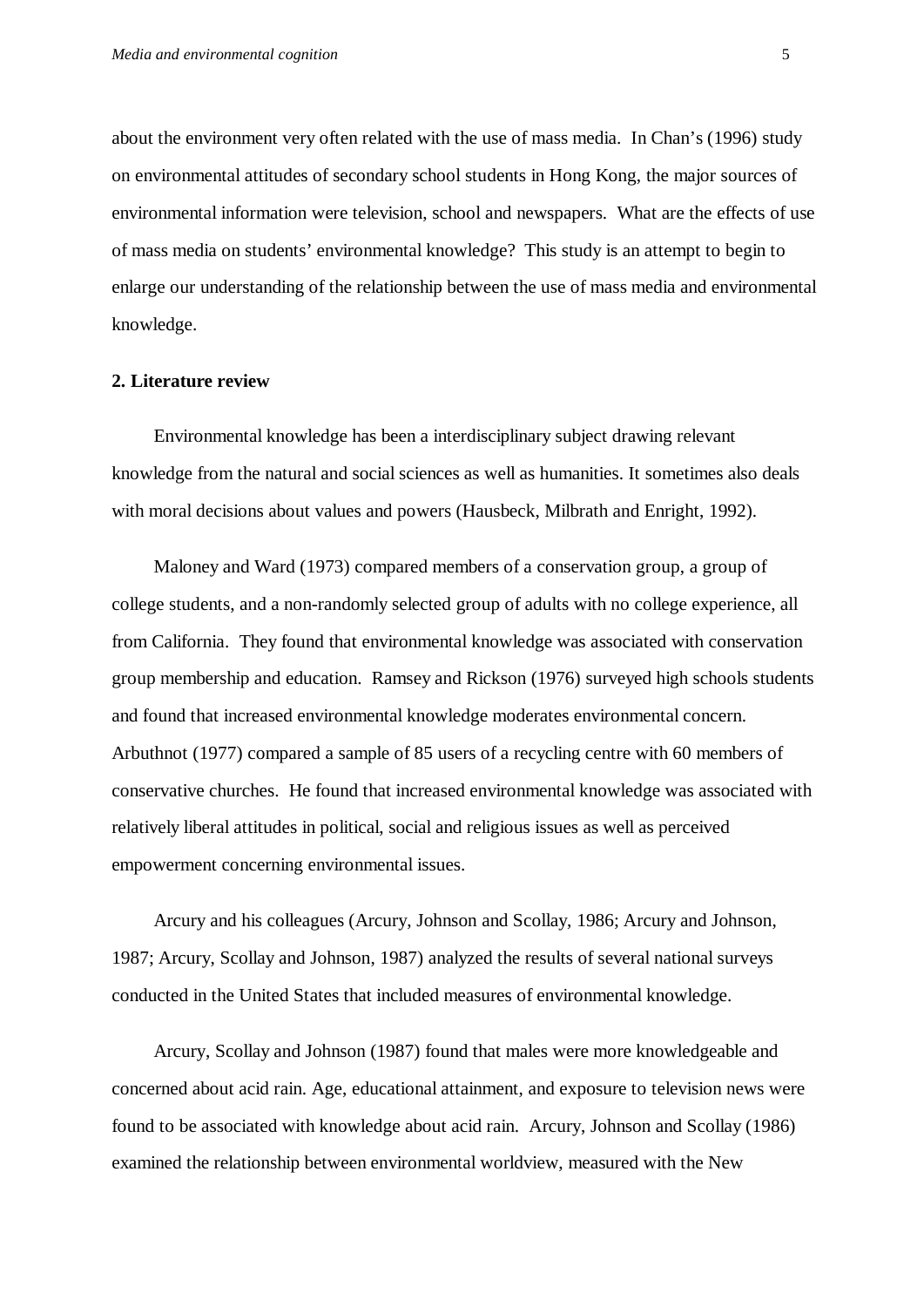Environmental Paradigm scale (Dunlap and Van Liere, 1978), and general environmental knowledge. Worldview, income, education, and gender (male) were each found to have independent positive influences on knowledge. Arcury and Johnson (1987) compared the results of the state surveys in 1985 and 1980 and concluded that the level of public environmental knowledge in both periods was low, and that the major correlates of environmental knowledge were education, income, and gender (male).

Arcury and Christianson (1993) examined differences in global environmental knowledge, concern, and actions between rural and urban residents using telephone survey data from a sample of 624 Kentucky River Drainage Basin residents. Although they expected that the more urban and metropolitan an individual, the greater would be her/his environmental characteristics, they found no consistent differences by residence. They attributed the lack of difference in environmental knowledge by residence to the common source of mass media used for obtaining global environmental information.

Brothers, Fortner and Mayer (1991) studied the impact of a television news program in educating people about the Great Lakes environment. In May 1989, a Cleveland TV station broadcast selected knowledge questions and their answers with accompanying explanatory video segments on the evening news program. Following the broadcast, 461 Clevelanders completed a questionnaire at county and city library branches. Comparison of respondents' knowledge scores on questions that had and had not been broadcast demonstrated that the news program greatly increased knowledge levels. Television was the primary source of Great Lakes information for most respondents, followed by newspapers. However, respondents who cited newspapers or lake activities as their primary information source scored significantly higher on the knowledge items than those who cited television as primary information source.

Hausbeck, Milbrath and Enright (1992) surveyed approximately 3,200 students from a sample of 30 secondary schools in New York and found that students scored rather low on environmental knowledge but scored very high on environmental awareness and concern. Environmental knowledge was found positively correlated with age, family income, gender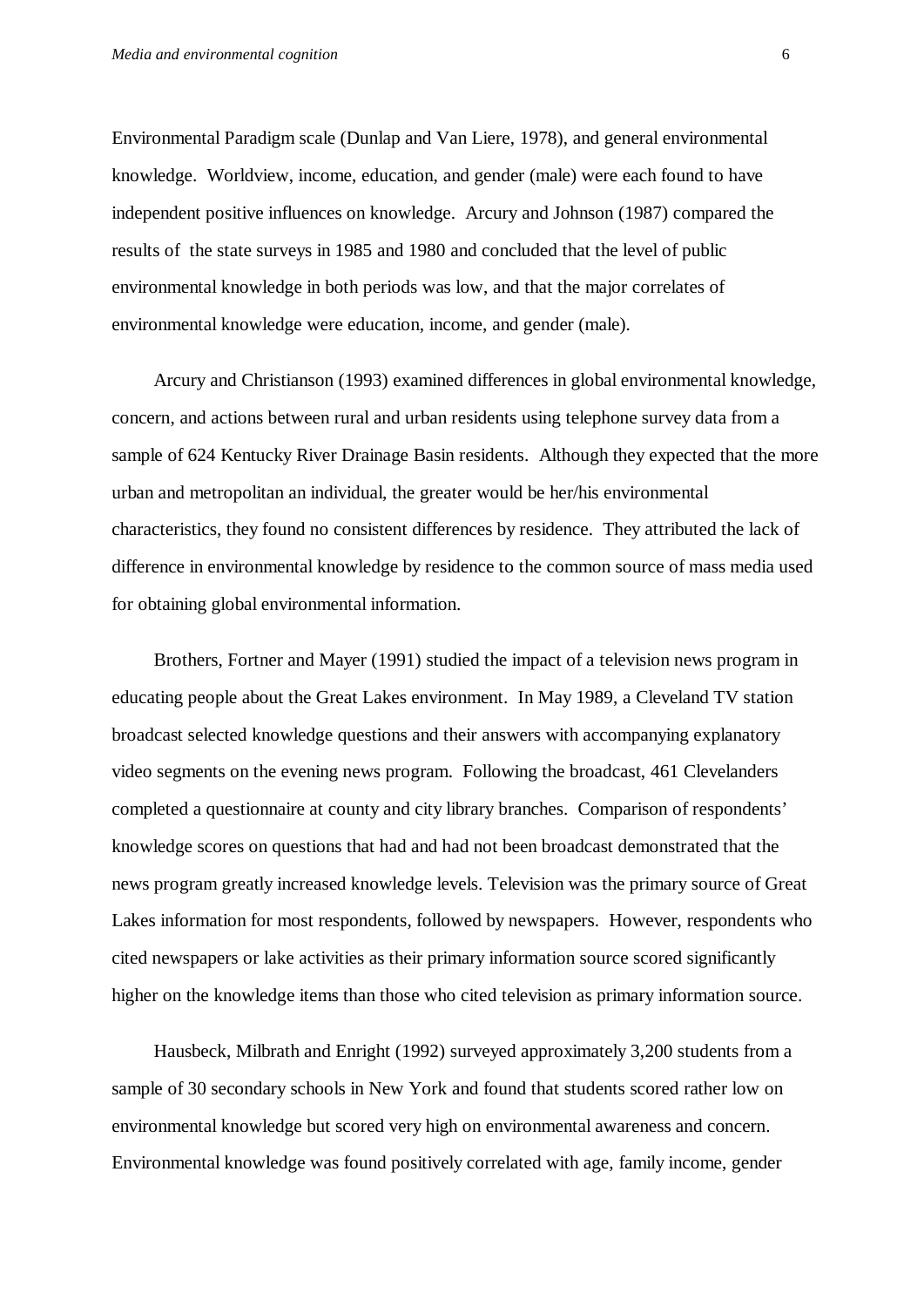(male), and exposure to mass media and personal sources outside school. Electronic and print media were most frequently cited by students as their sources of environmental knowledge. School was cited as the third important source.

Based on telephone survey of 336 Ithaca, New York residents, Ostman and Parker (1986) found that newspapers and television were the most frequently used media for environmental information. Educated respondents used television less for environmental news and they preferred print media as believable sources of environmental information. Less educated respondents relied more heavily on television than on newspapers for environmental information.

Ostman and Parker (1987) analyzed the same database and found that newspaper use for environmental content was correlated with attention to environmental content in mass media, environmental awareness and concerns, and pro-environmental behaviors, but not with environmental knowledge. Television use for environmental content was not related to attention, awareness, concern, knowledge, and pro-environmental behaviors.

To conclude, environmental knowledge was found to influence environmental attitudes and environmental behaviors. Education attainment, gender (male), and exposure to environmental messages in the media correlated with possession of environmental knowledge. Environmental knowledge was also found to be highly issue and geographic specific.

Despite of the importance of environmental knowledge in environmental studies, there is a lack of consistency in measurement. Some measured the environmental knowledge on global issues including the greenhouse effect and acid deposition while others measured environmental knowledge on local issues, such as sources of energy and water supply. There is a great variety in method of inquiry, types of questions included, and scope of environmental issues. Some reported reliability but very few reported on validity measures.

In most of these studies, environmental knowledge was measured by asking respondents to responding to multiple-choice questions with correct and incorrect answers. Other types of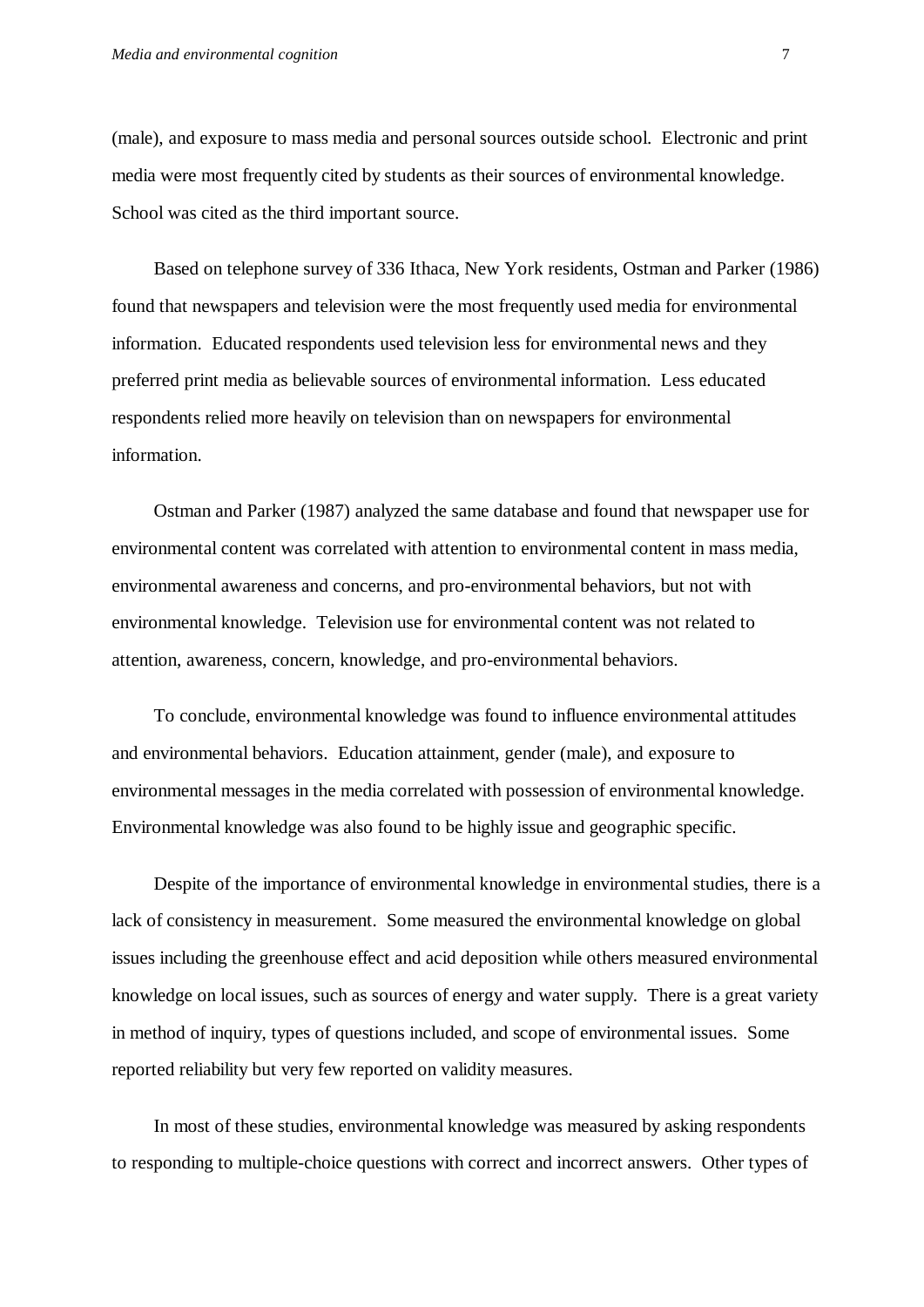measurement of environmental knowledge employed include the use of a self-reported assessment by asking respondents to estimate their level of knowledge on specific topics from knowing nothing to knowing a lot (e.g. Arcury, Johnson and Scollay, 1986). This kind of measure is criticized for its lack of objectivity (Arcury, 1990).

In some studies (e.g. Arbuthnot, 1977; Arcury and Christianson, 1993), respondents' environmental knowledge was assessed based on responses to open-ended questions on selected global or local environmental issues. Later, their answers were coded as incorrect and don't know, partially correct or correct. This type of measurement may suffer from bias from coders.

The author, therefore, recommends establishment of an environmental knowledge scale using a multiple choice format. It is proposed to consist of two sub-scales: one on general environmental knowledge and one on local environmental knowledge. General environmental knowledge refers to the factual information that individuals have about the environment, the ecology of the planet, and the influence of human actions on the environment. Local environmental knowledge refers to the factual information that individuals have about the environment and ecology of Hong Kong, causes and effects of environmental pollution problems faced in Hong Kong and possibilities for environmental protection.

#### **3. Research objectives**

The current study attempts to investigate Hong Kong students' environmental knowledge and the relationship to their use of mass media.

The objectives of the study are:

- 1. to investigate what and how much Hong Kong students know about general and local ecological and environmental issues;
- 2. to establish measures on *general, local*, and *total* environmental knowledge and to assess the internal consistency to the Hong Kong context;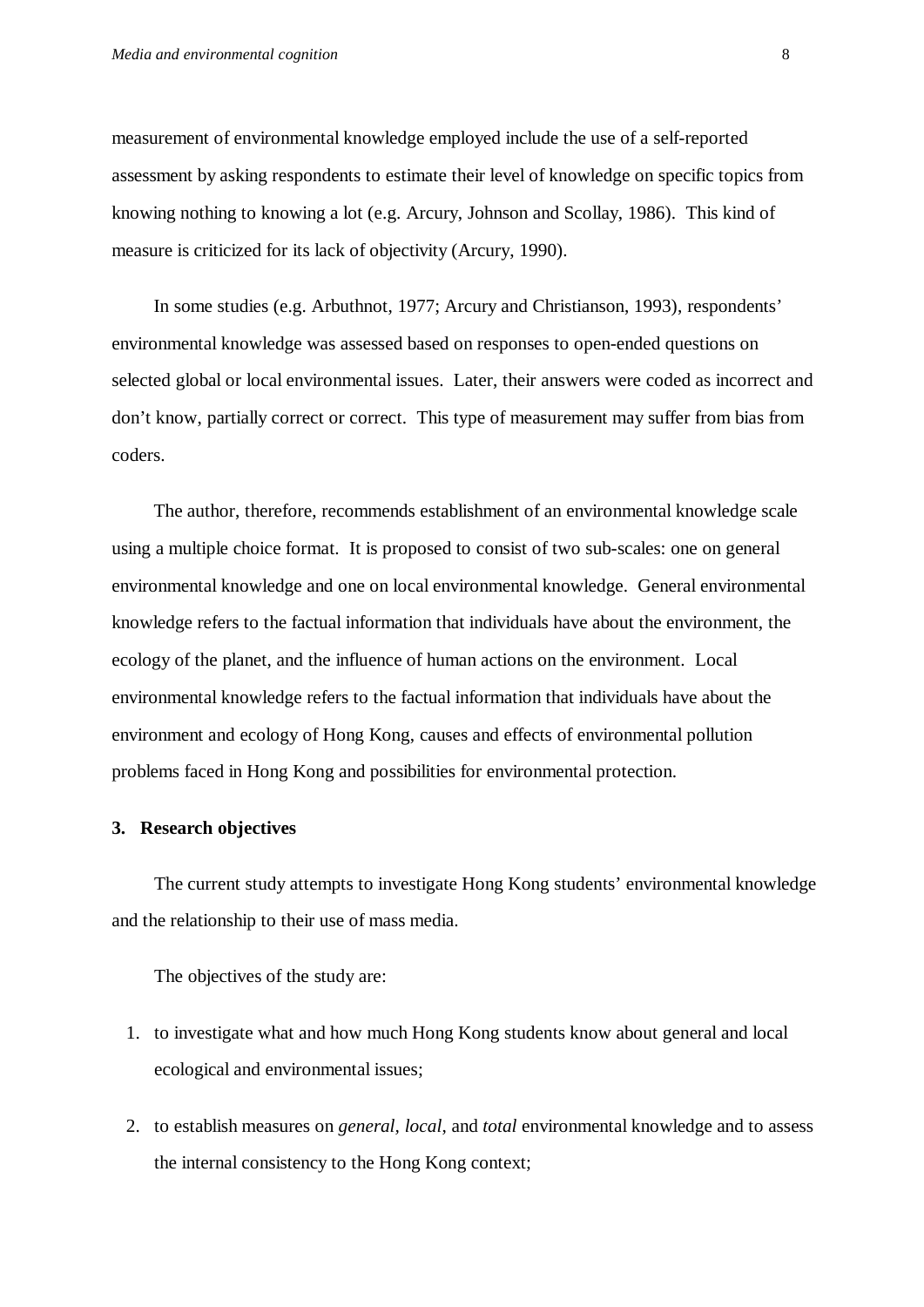- 3. to investigate the correlation between environmental knowledge and students' use of mass media; and
- 4. to compare the environmental knowledge for respondents of different demographics.

#### **4. Research method**

A list of 447 secondary schools in Hong Kong, arranged in district areas, was obtained. A systematic random sample of 40 schools was selected so that the sample was evenly distributed among areas. A letter together with 40 copies of the questionnaire and pre-paid return envelop were mailed to the principals of the selected schools on April 11, 1995. Survey documents were distributed to any one class of forms 3, 4 or 6 (i.e. grades 9, 10 or 12) students in the ratio 2:2:1 to reflect a similar distribution of students among different forms.

The study was conducted using a structured close-ended type questionnaire in Chinese. Two questionnaires (A and B) were developed. They consisted of two parts focusing on environmental knowledge and use of mass media. The first part contained 40 questions on a variety of environmental issues including world population, energy, wildlife threats, global warming and ozone depletion, rain forests, acid rain, air pollution, waste management, noise pollution, environmental awareness, and protection. Specific items of these issues were selected by the author from a variety of sources. These included annual reports of the Environmental Protection Department, teaching kits on environmental protection, a literature review of past major environmental disasters, promotional materials on environmental awareness campaigns, and books. The questions were then reviewed by a colleague at the University who was knowledgeable about ecological and environmental issues.

Each questionnaire contained 20 questions on general environmental knowledge and 20 questions on local environmental knowledge in the form of multiple choice. Four choices were given for each question and only one answer was correct. For each correct answer, 2.5 marks were awarded and no marks would be awarded nor deducted for wrong answers. The maximum possible score for the total environmental knowledge was, therefore, 100. It was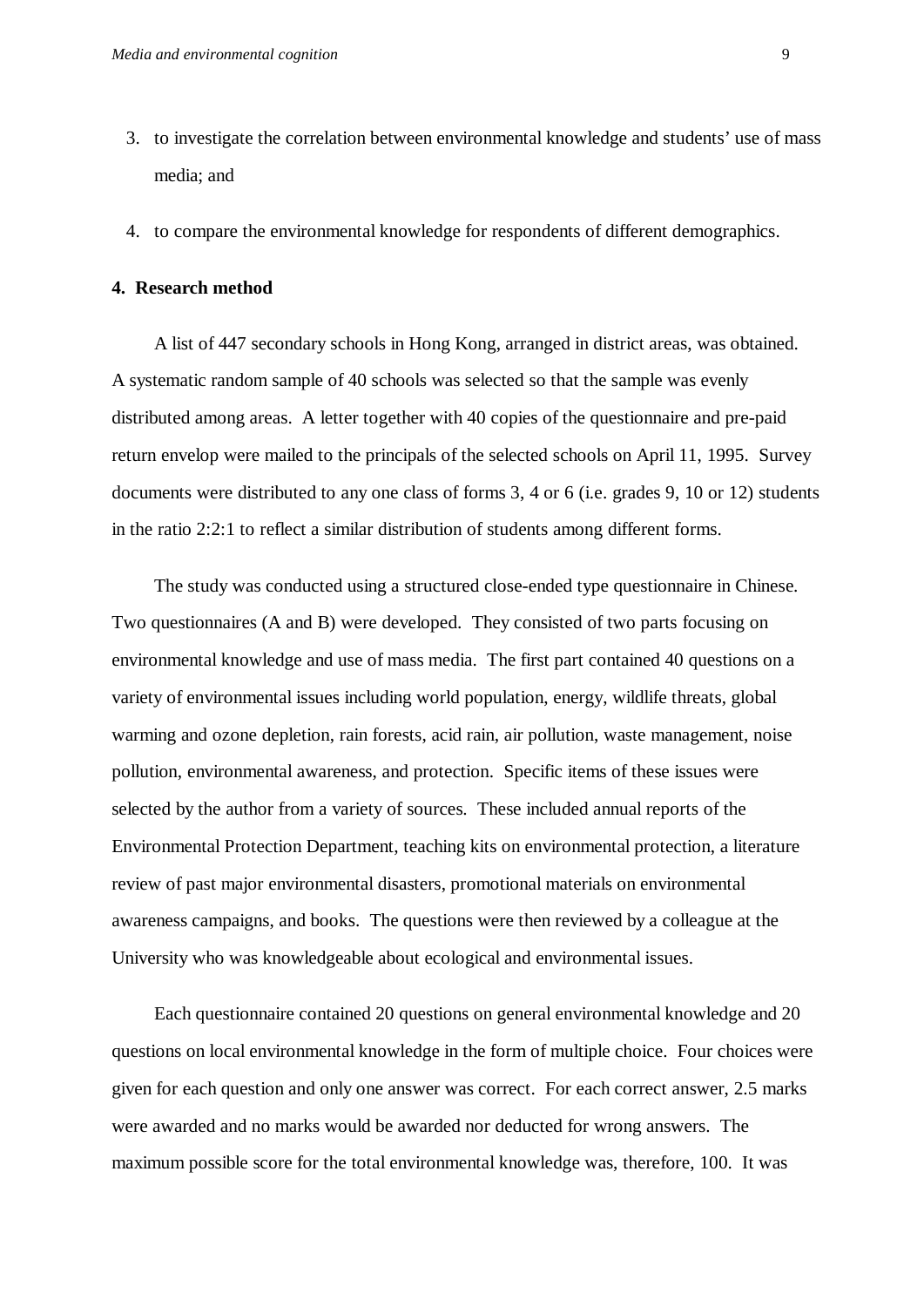also possible to sum the total scores separately for the 20 general environmental knowledge questions and the 20 local environmental knowledge questions. The maximum possible score for both scales was 50.

The second part of the questionnaire looked into students' use of mass media. Students were asked about the average time they spent watching television or listening to radio each day, and how frequent they attended to television news, radio news, Chinese and English newspapers.

#### **5. Findings**

By the end of May, 1995, 30 schools had returned the completed questionnaires. Sample A consisted of 15 schools completing Questionnaires A. Sample B consisted of 15 schools completing Questionnaires B. Altogether 538 Questionnaire A and 494 Questionnaire B were received. The total data sample size was 1,032. Therefore, the actual response rate was 64.5 percent. The sample profile of the respondents is summarized in Table 1.

### [ TABLE 1 ABOUT HERE ]

There were roughly equal numbers of males and females. About 87 percent were in forms 3 and 4 (i.e. grade 9 and 10) and the rest were in form 6 (i.e. grade 12). Over one third of the total sample lived in private housing; 36 percent lived in public housing; 16 percent lived in government subsidized housing and the other 11 percent lived in rented flats. Sample A and Sample B significantly differed in gender and education. Sample A contained a higher proportion of female students and students in lower forms.

#### **5.1 Environmental knowledge**

The percentages of students giving correct answers to the 80 questions on general and local environmental knowledge are listed in Table 2. They are arranged by environmental issues and in descending order of percentages of correct answers.

```
 [ TABLE 2 ABOUT HERE ]
```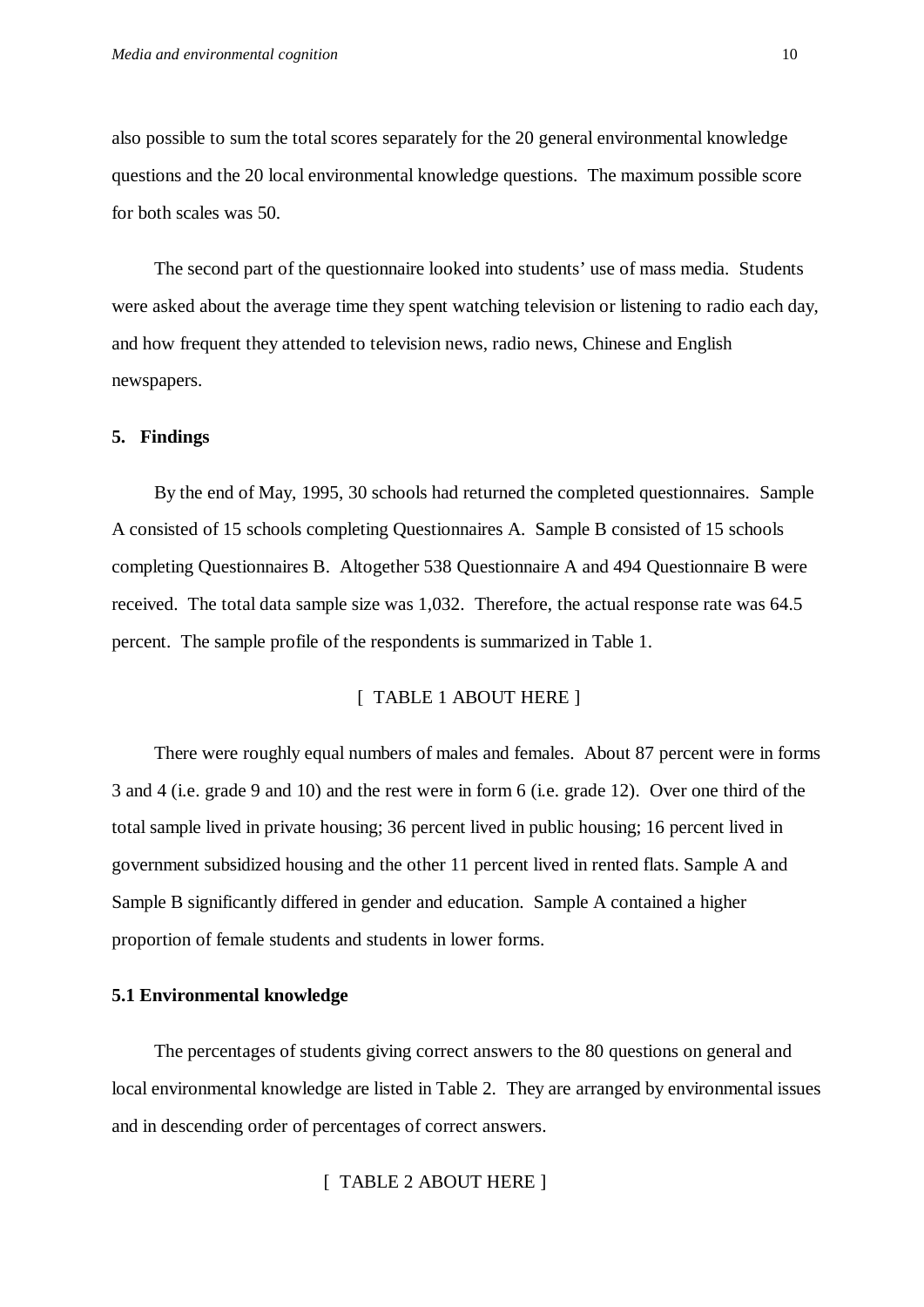The results indicated that students were very knowledgeable on many environmental issues. Out of the 80 questions asked, 34 questions were correctly answered by at least 70 percent of the respondents. Only 11 questions were correctly answered by less than 30 percent of the respondents.

Students were more knowledgeable about wildlife issues. At least half of the respondents gave correct answers to all questions except the significance of Mai Po natural habitat to the migratory birds. It is probably because the wildlife issues can be more lively, dynamic, and colorful than other environmental issues.

On the other hand, students were least knowledgeable about world population. Only one in two students could recall the international meeting on world population held in September 1994 and the annual growth of world population. The problem may be too remote or too big for them. Students were also less knowledgeable about rain forest destruction probably because Hong Kong is not geographically close to a rain forest.

Areas least known to students were identification of construction waste as main source of waste (6% correct) and Deep Bay as the most polluted watercourse (13% correct). A majority (55%) of students mistook that industrial waste was the major source of waste in terms of volume. The misconception may come from the constant news reporting on heavily polluted rivers and harbours caused by industrial wastes. Some toxic industrial wastes are perceived to be dangerous and therefore invite more concern by the public. Another misconception was about the most polluted watercourse in Hong Kong. Majority of students incorrectly picked Victoria Harbour (43%) and Tolo Harbour (38%) to be the most polluted area. This is probably because pollution in Deep Bay was very seldom reported in the mass media. Deep Bay was also located in remote area where students seldom visit.

Scores for 20 questions on general and local environmental knowledge are summed to give the general and local environmental knowledge scores respectively. The scores for all questions are summed to give the total environmental knowledge score. Results indicated that respondents were rather knowledgeable in general as well as local environmental issues.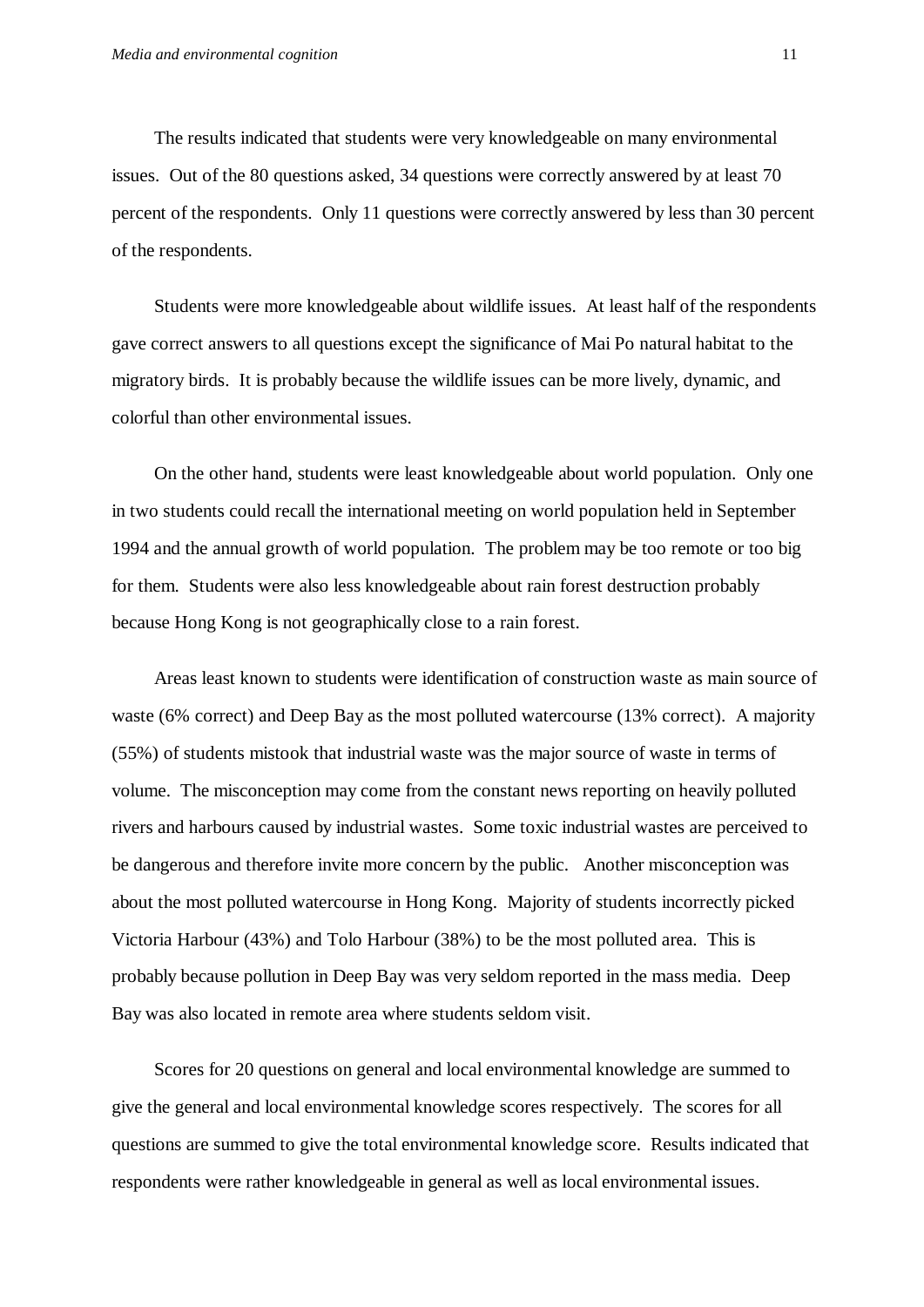Students, on average, scored 32.2 on general environmental knowledge and 28.5 on local environmental knowledge (both with a maximum possible score of 50). The mean score for total environmental knowledge was 60.7. About two thirds of the respondents scored between 51 to 70 on the total environmental knowledge. The frequency distribution of total environmental knowledge was negatively skewed. That means there are relatively more students who possess more total environmental knowledge.

There was no significant difference in general, local and total environmental knowledge scores between Sample A and Sample B. This may indicate that both samples are similar in the possession of environmental knowledge. It may also suggest that Questionnaire A and Questionnaire B are quite similar in level of difficulty.

#### **5.2 Use of mass media**

Use of mass media reported by the respondents are shown in Table 3. Students heavily consumed broadcast media. Some 44% reported they on average watched television program for 4 or more hours per day, excluding viewing of pre-recorded tapes or laser discs. The average television viewing time was much higher than that of the general population who watched 3.5 hours per day (Survey Research Group, 1994). Listening to radio was not so popular among the respondents. Over half of them listened less than one hour per day. However, there was a group of heavy radio audience (12%) who listened 4 or more hours per day. Television news was very popular among students. Six out of ten students watched news programs at least 4 days a week. Radio news was not so popular among students. Only three out of ten listened to radio news at least 4 days a week.

Newspaper reading was less popular than television news viewing among the respondents. Four out of ten students read Chinese dailies four days a week and only one in ten students read an English daily four days a week.

#### [ TABLE 3 ABOUT HERE ]

#### **5.3 Internal consistency of the environmental knowledge scale**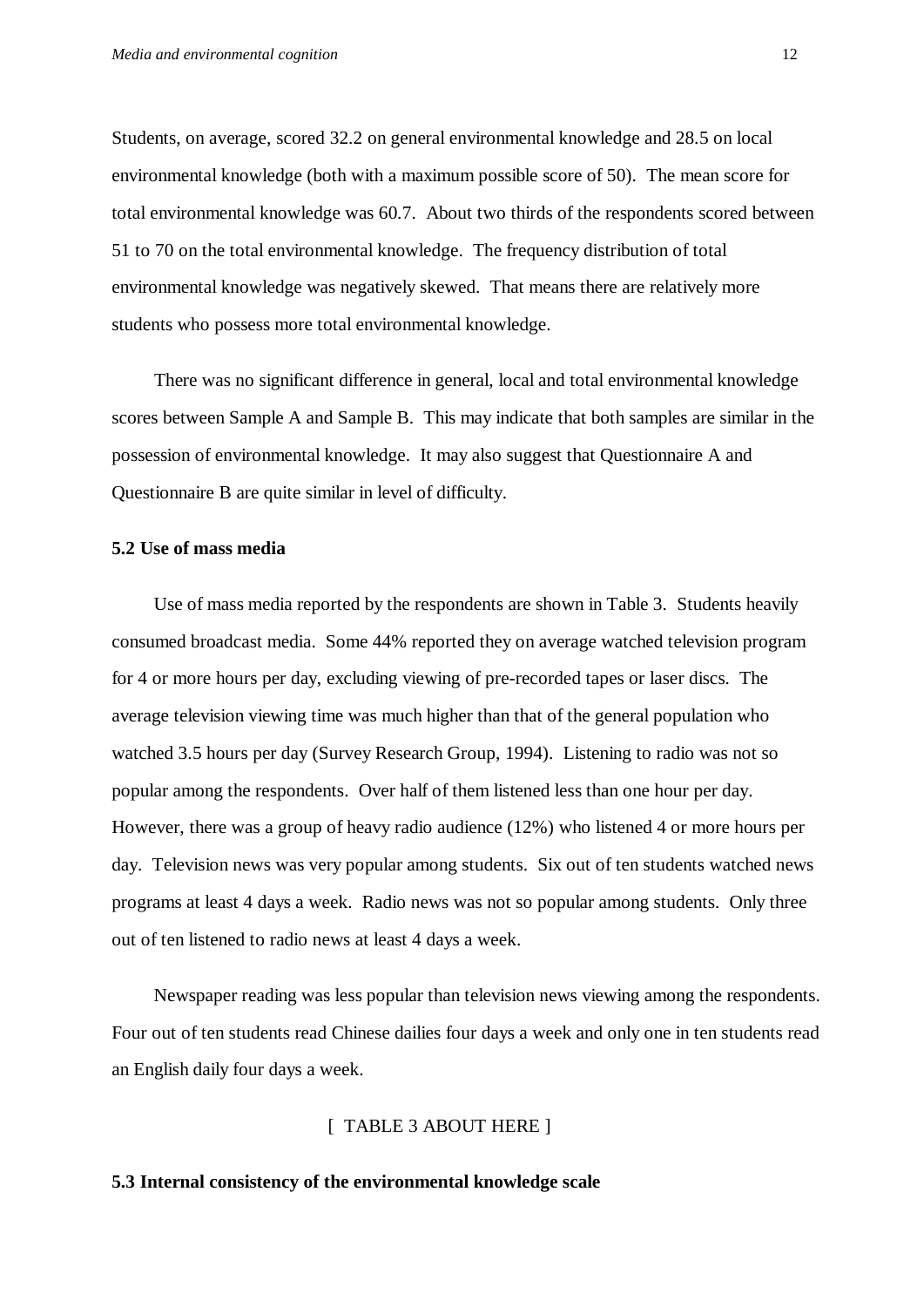Results indicated that there was strong positive and linear relationship between general and local environmental knowledge. The Pearson correlation coefficients between general and local environmental knowledge scores was 0.62. This indicated that both general and local environmental knowledge were measuring a very similar construct. The alpha coefficients of total environmental knowledge for Questionnaires A and B were 0.65 and 0.76 respectively. The coefficients exceeded the acceptable level of 0.4 (Kuhn and Jackson, 1989). This indicated that both questionnaires exhibited high level of internal consistency for environmental knowledge.

The 80 tested questions contained a wide range of ecological and environmental issues at different level of difficulty. The pool of questions forms a very useful set for subsequent studies on environmental knowledge. Questions on general environmental knowledge will be useful for conducting cross-cultural studies on environmental knowledge.

#### **5.4 Environmental knowledge and use of mass media**

To what degree does the use of mass media predict students' environmental knowledge? Are students who spend more time with mass media more knowledgeable about the environment? The Pearson correlation coefficients between environmental knowledge and students usage of mass media are summarized in Table 4. Nearly all the correlation coefficients were not significant at 0.05 level. Television news viewership was positively correlated with both general and local environmental knowledge. The correlation coefficients were 0.18 and 0.12 respectively. This means that the more frequently students watched television news, the more general and local environmental knowledge they possessed. The nil relationship between degree of television viewership and environmental knowledge suggests that students are more likely to obtain environmental knowledge from news than from other programs. Positive but weak correlation was found between Chinese dailies readership and general environmental knowledge in the combined sample. This suggests that students learn more about the environment from television news than newspapers.

#### [ TABLE 4 ABOUT HERE ]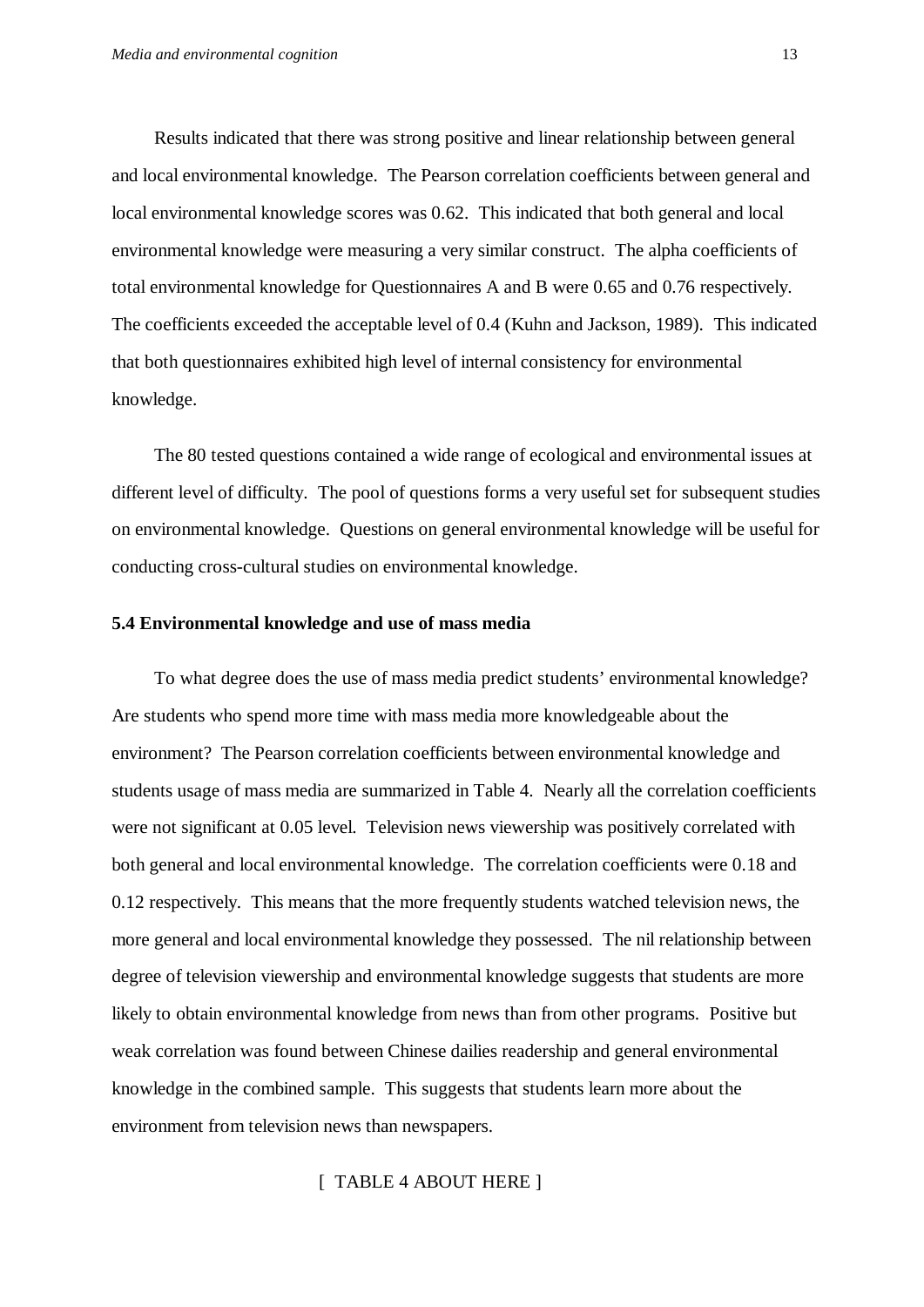To conclude, viewing of television news and readership of Chinese newspapers were correlates of environmental knowledge. The correlation was relatively stronger for television news viewing than for Chinese newspaper readership. The findings suggest that students learn more about the environment from television news than general television programs and newspapers. This may be because environmental news is less prominent in newspapers than in television news programs.

#### **5.6 Predicting environmental knowledge**

To examine the relative contribution of demographic variables and use of mass media to the prediction of environmental knowledge, multiple regression analysis using demographic variables only (Model 1) and together with use of mass media variables (Model 2) was performed. The results are summarized in Table 5.

### [ TABLE 5 ABOUT HERE ]

When all demographic variables were included in Model 1, a statistically significant R square value of 0.09 was obtained. This indicated that 9% of the total variation of the dependent variable of total environmental knowledge could be explained by demographics of respondents. The relative importance of gender, education and type of housing were demonstrated by the standardized regression coefficients of  $-0.20$  (p $<0.001$ ), 0.22 (p $<0.001$ ) and 0.03. Higher education and male respondents correlates with higher environmental knowledge.

With the addition of variables on use of mass media in Model 2, the R square value increased to 0.12. Use of mass media contribution additional 3% of the variation. Viewing of television news and English newspaper readership had significant beta values. Their standardized regression coefficients were  $0.17$  (p<0.001) and  $-0.07$  (p<0.05) respectively. Heavy viewers of television news correlates with higher total environmental knowledge. It was rather difficult to explain the negative relationship between English newspaper readership and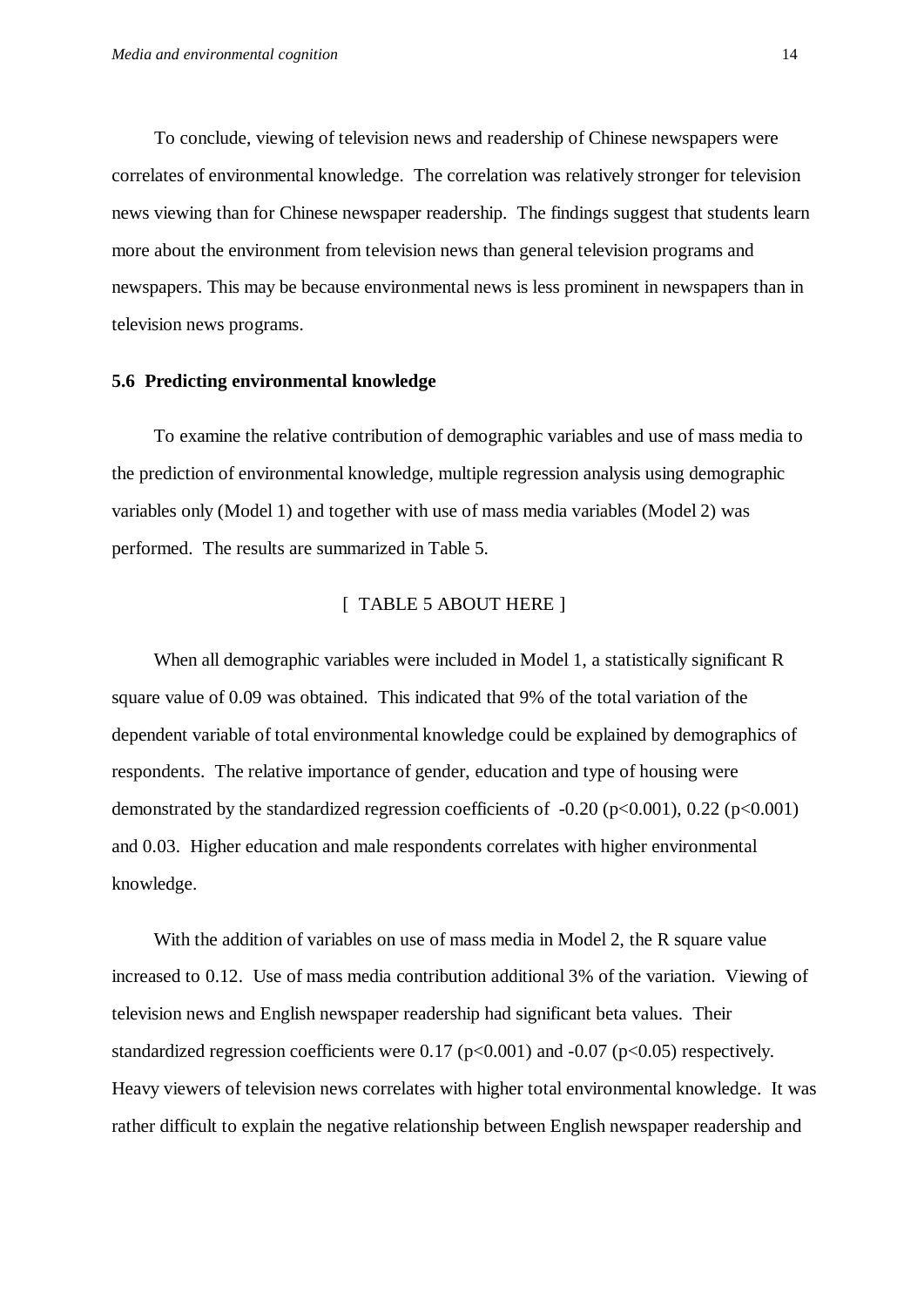total environmental knowledge. Perhaps heavy English newspaper readers were less interested about environment issues.

The results of regression analysis to predict the general and local environmental knowledge are very similar. Higher education, gender (male), and viewing of television news were positive correlates of general environmental knowledge. Higher education, gender (male), viewing of television news and reading of English newspapers were positive correlates of local environmental knowledge.

In all regression models, the multiple R square values were quite low. One of the reason is the great difference on level of scales used for environmental knowledge and for demographics and mass media usage variables. While the scale for knowledge is much refine with 40 items, the scales for predicting variables are all in less than five point scales. As the sample size is large and there is a wide dispersion of knowledge scores, it is unlikely that the predictors can explain a large proportion of the variance of environmental knowledge.

To conclude, results indicated that demographics and use of mass media were correlates of environmental knowledge. Gender (male), education and viewing of television news are major correlates of general, local and total environmental knowledge.

### **6. Conclusion**

Hong Kong students were very knowledgeable on general and local environmental issues. Out of the 80 environmental knowledge questions tested, 34 questions were corrected answered by at least 70 percent of the respondents. The mean scores for general and local environmental knowledge were 32.2 and 28.5 respectively on a 50-point scale. The mean score for total environmental knowledge on a 100-point scale. Students were more knowledgeable about wildlife and air pollution issues. These two topics are more lively and more relevant to their daily life. Students were less knowledgeable about remote environmental issues like world population and rain forests. However, students' environmental knowledge is shaped and limited by the reporting of environmental news in Hong Kong. They were least knowledgeable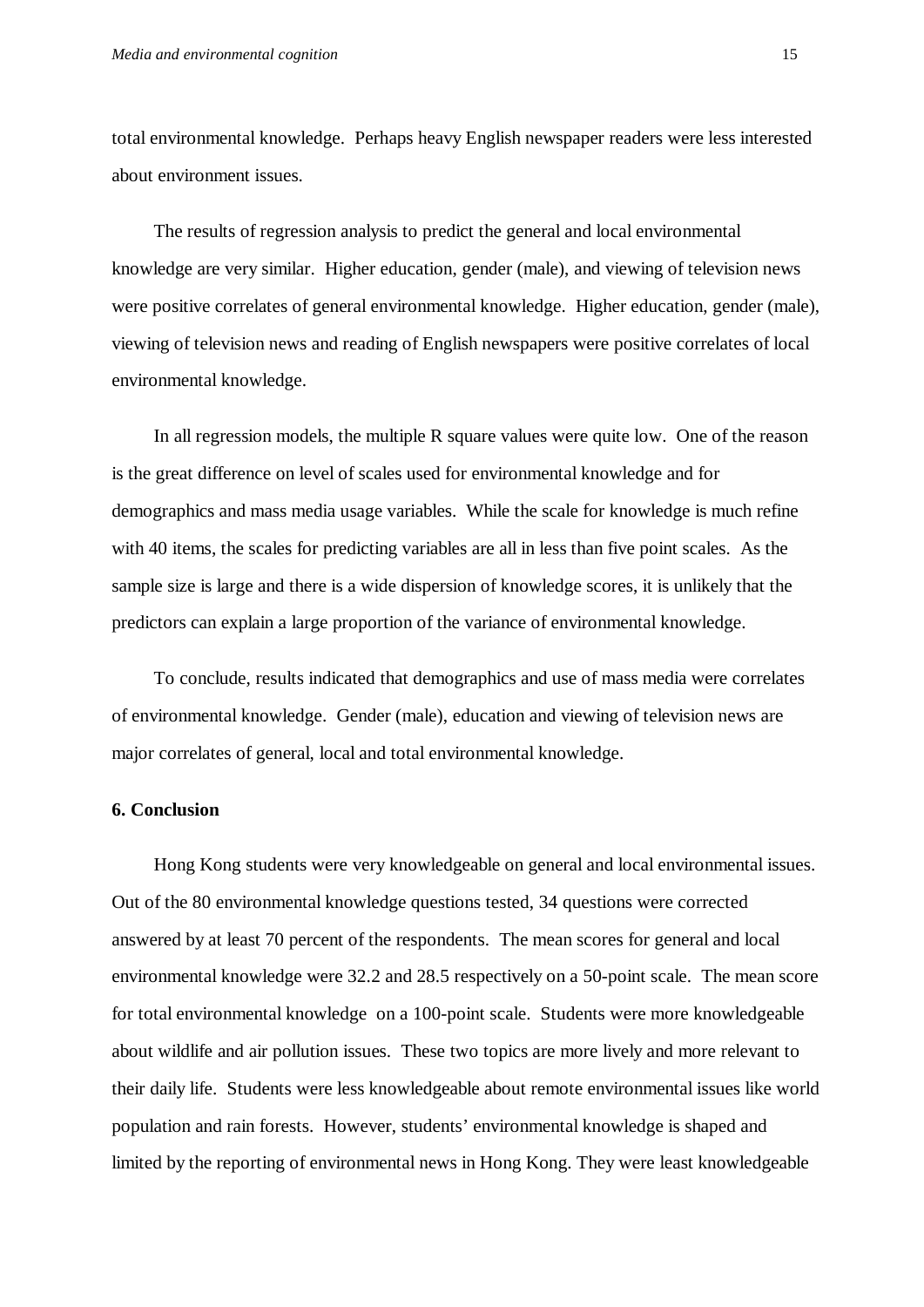in identification of causes and effects of pollution. This is probably attributed to the low priority of environmental issues among the print and electronic media. Environmental news is seldom covered in details exploring the complicated network of causes and consequences. This study points to future improvement in coverage of environmental news.

 The Cronbach alpha coefficients for the environmental knowledge for Questionnaires A and B were 0.65 and 0.76 respectively. This indicates that the internal consistency of the total environmental knowledge scale was satisfactory. The set of questions forms a useful tool for subsequent studies on environmental knowledge. Questions on general environmental knowledge can also be used for cross-cultural studies.

There was a positive and linear relationship between students' environmental knowledge and use of mass media. Television news viewership had positive and linear correlation with students' environmental knowledge. The finding was consistent with Chan's (1996) study that television was quoted by 87 percent of the students as major sources of environmental information. The nil relationship between degree of television viewership and environmental knowledge suggests that general types of television programs was not effective in disseminating environmental knowledge.

 Gender (male), education and viewing of television news were major correlates of general, local and total environmental knowledge. Male students scored higher in both general and local environmental knowledge. It may be that environmental knowledge is built on some basic understanding of science and technology of which boys are usually more knowledgeable. In subsequent studies, science literacy, measured by the level of science education, should be included as one of the demographic variables for prediction of environmental knowledge. The result that higher form students scored higher in environmental knowledge provides some evidence for effectiveness of long-term environmental education at schools.

The study illustrates the relationship between use of mass media and students' environmental knowledge. The results seem to suggest that students learn more about the environment from television news, than viewing of general television programs and newspaper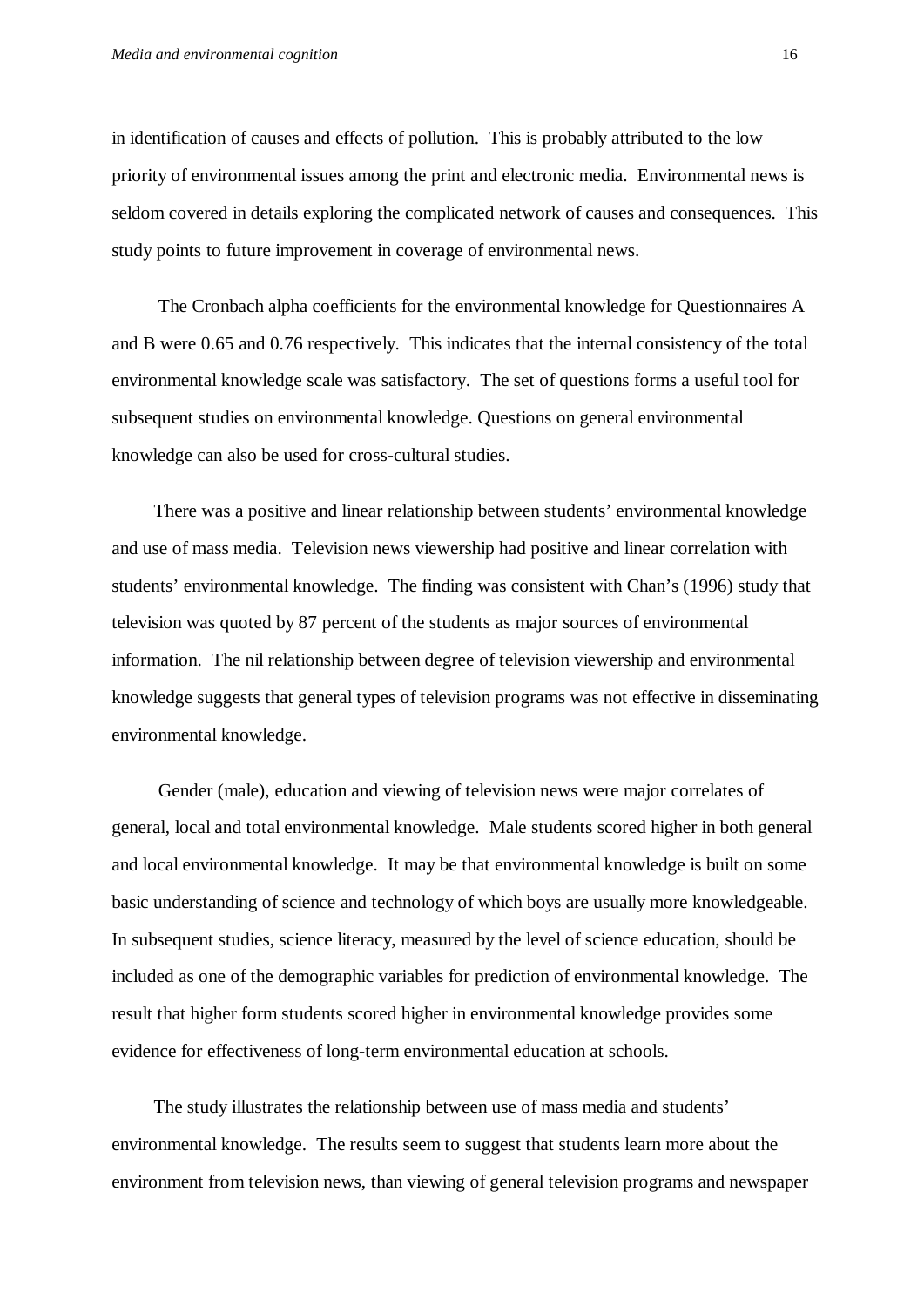readership. It is recommended that news coverage on environmental issues should be enhanced in the mass media in order to cultivate an environmentally informed public. Further studies can be conducted to explore the relationship between use of mass media, environmental knowledge, attitudes and pro-environmental behaviors for the public.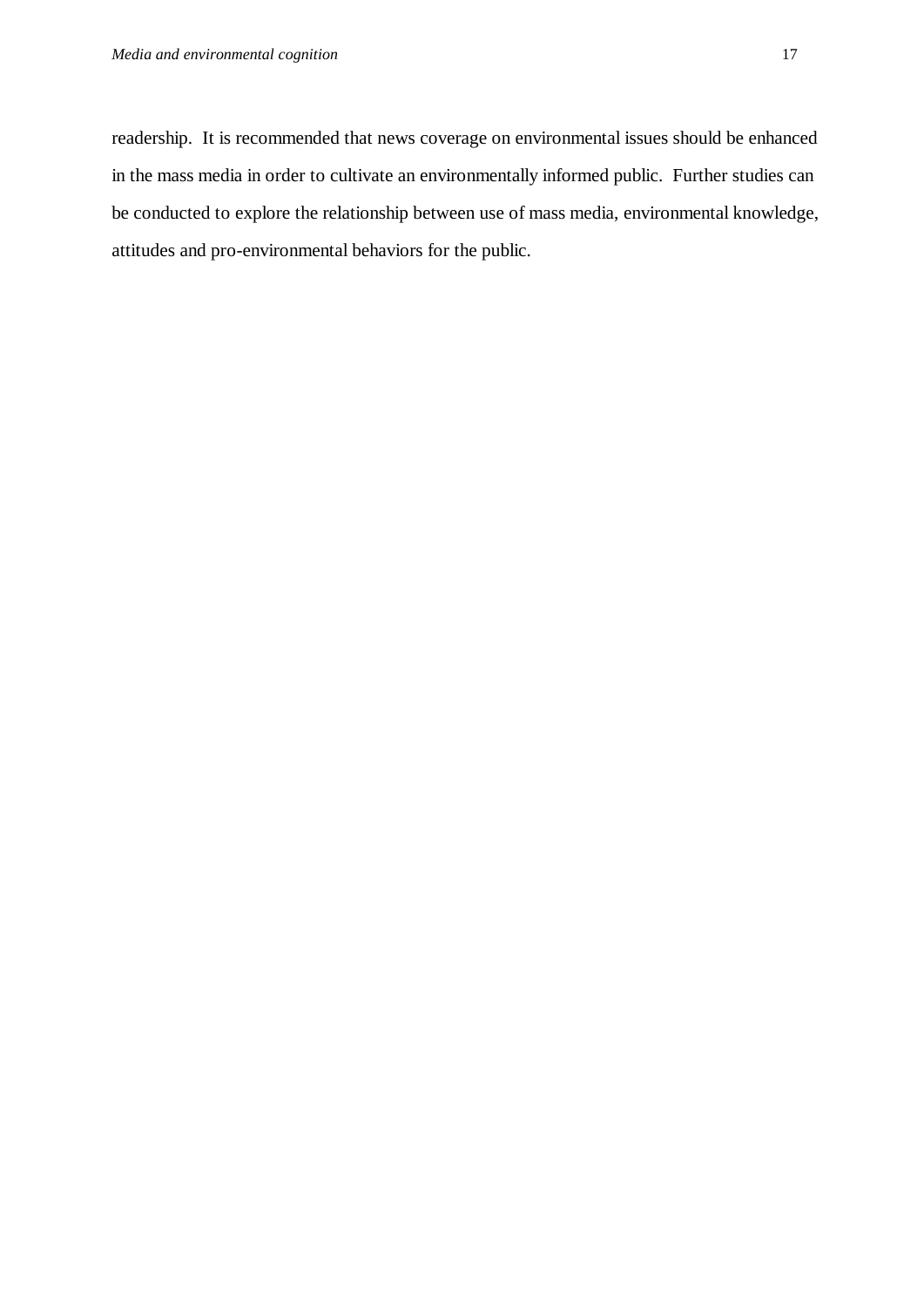## **References**

Arbuthnot, J. (1977), The roles of attitudinal and personality variables in the prediction of environmental behavior and knowledge. *Environmental and Behavior* **9**(2), 217-233.

Arcury, T.A. (1990), Environmental attitude and environmental knowledge. *Human Organization* **49**(4), 300-304.

Arcury, T.A., T.P. Johnson, and S.J. Scollay (1986), Ecological worldview and environmental knowledge: The new environmental paradigm. *Journal of Environmental Education* **17**(4), 35- 40.

Arcury, T.A. and E.H. Christianson (1993), Rural-Urban differences in environmental knowledge and actions. *Journal of Environmental Education* **25**(1), 19-25.

Arcury, T.A. and T.P. Johnson (1987), Public environmental knowledge: A statewide survey. *Journal of Environmental Education* **18**, 31-37.

Arcury, T.A., S.J. Scollay and T.P. Johnson (1987), Sex differences in environmental concern and knowledge: The case of acid rain. *Sex Roles* **16**, 463-472.

Brothers, C.C., R.W. Fortner, and V.J. Mayer (1991), The impact of television news on public environmental knowledge. *Journal of Environmental Education* **22**(4), 22-29.

Chan, K. (1996) Environmental attitudes and behaviors of secondary school students in Hong Kong. *The Environmentalists* **16**, 297-306.

Dunlap, R.E. and K.D. Van Liere (1978), The new environmental paradigm: A proposed instrument and preliminary results. *Journal of Environmental Education* **9**, 10-19.

Environmental Campaign Committee, *Survey of community attitudes to the environment*. H.K.: 1993.

Hausbeck, K.W., L.W. Milbrath and S.M. Enright (1992), Environmental knowledge, awareness and concern among 11th-grade students: New York State. *Journal of Environmental Education* **24**(1), 27-34.

Hong Kong Government. *White paper: Pollution in Hong Kong: A time to act*. Hong Kong: Hong Kong Government, 1989.

Kuhn, R.G. and E.L. Jackson (1989), Stability of factor structure in the measurement of public environmental attitudes. *Journal of Environmental Education* **20**(3), 27-32.

Lau, S.K. and P.S. Wan. Attitudes towards social problems. In *Indicators of social development: Hong Kong 1988*, S.K. Lau, M.K. Lee, P.S. Wan and S.L. Wong, eds. Hong Kong: Chinese University of Hong Kong, 1991.

Maloney, M.P. and M.P. Ward (1973), Ecology: Let's hear from the people. *American Psychology* **28**, 583-586.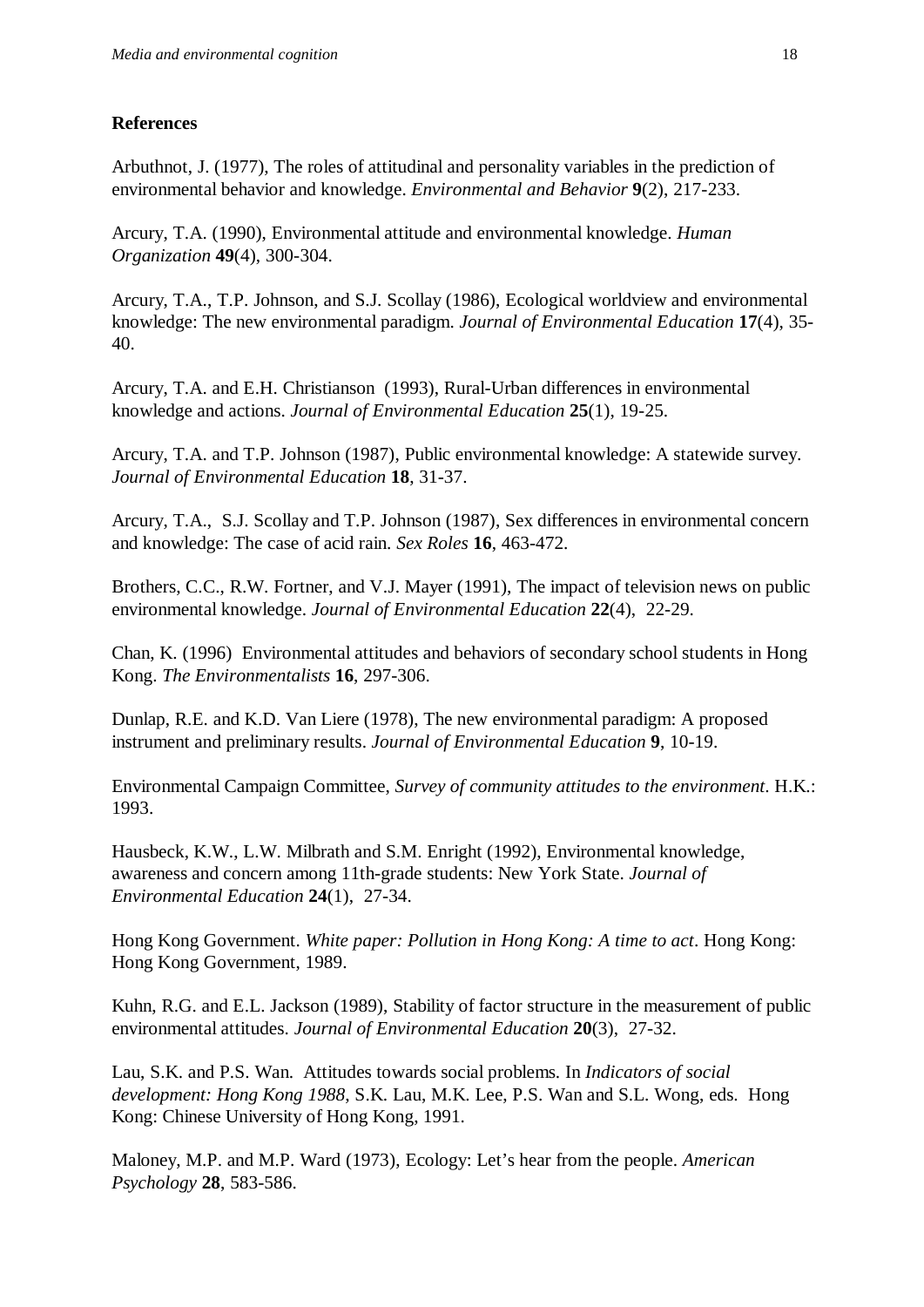Ramsey, C.E. and R.E. Rickson (1976), Environmental knowledge and attitudes. *Journal of Environmental Education* **8**, 10-18.

Survey Research Group, *SRH Hong Kong Media Index 1993*. H.K.:1994.

Ostman, R.E. and J.L. Parker (1986), A public's environmental informational sources and evaluations of mass media. *Journal of Environmental Education* **18**(2), 9-17.

Ostman, R.E. and J.L. Parker (1987), Impact of education, age, newspapers and television on environmental knowledge, concerns, and behaviors. *Journal of Environmental Education* **19**(1), 3-9.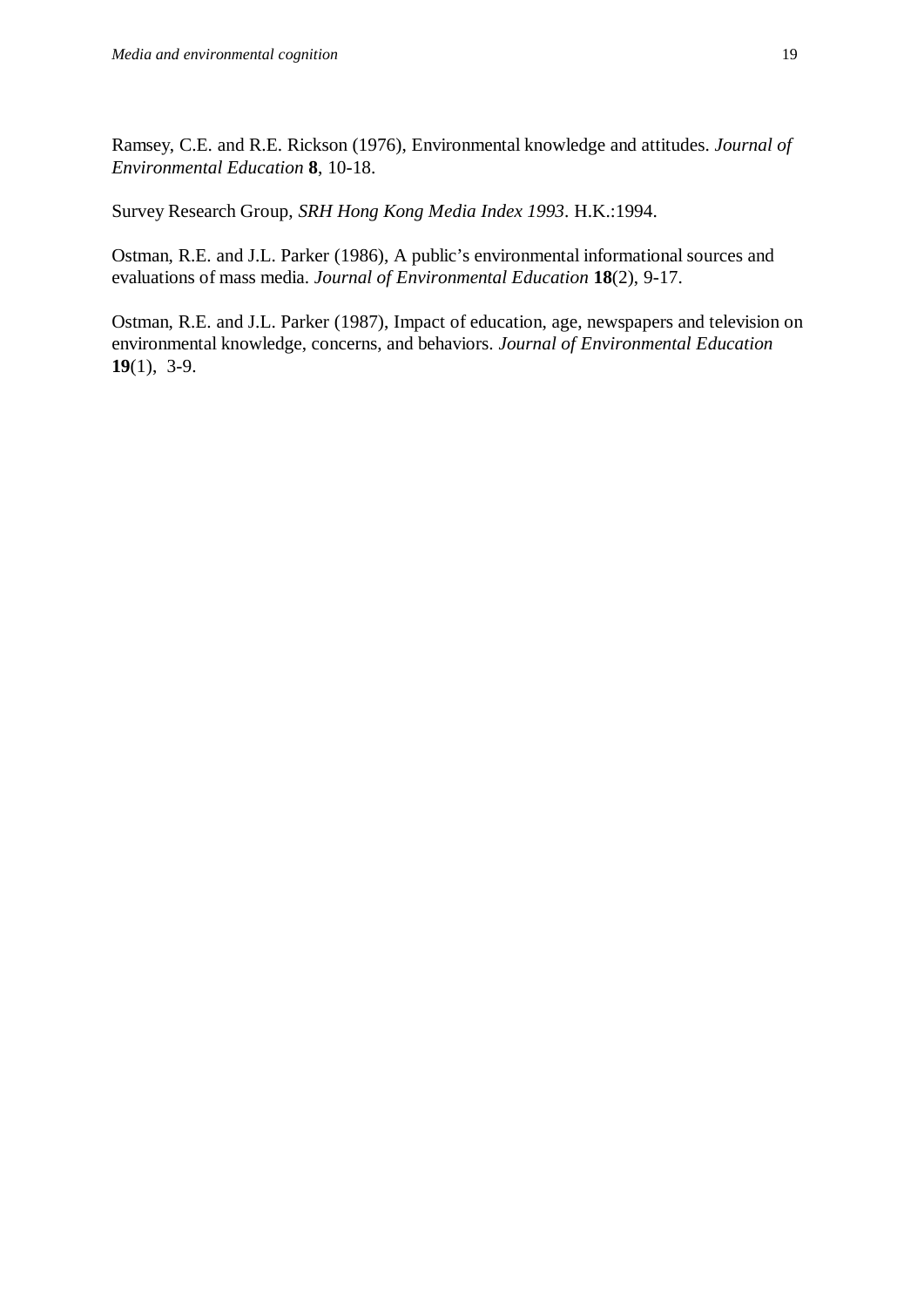## **Tables**

Table 1 Sample profile of respondents (N=1,032)

| Demographic                   | No.   | (%)     |
|-------------------------------|-------|---------|
| <b>Total</b>                  | 1,032 | (100.0) |
| <b>Gender</b>                 |       |         |
| Female                        | 533   | (53.8)  |
| Male                          | 474   | (46.2)  |
|                               |       |         |
| <b>Education</b>              |       |         |
| Form 3                        | 382   | (37.2)  |
| Form 4                        | 511   | (49.8)  |
| Form 6                        | 133   | (13.0)  |
|                               |       |         |
| <b>Housing type</b>           |       |         |
| Owned private housing         | 378   | (36.8)  |
| Public housing                | 373   | (36.3)  |
| Government subsidized housing | 161   | (15.7)  |
| Rented flats                  | 115   | (11.2)  |

Cells may not sum up to total due to missing cases.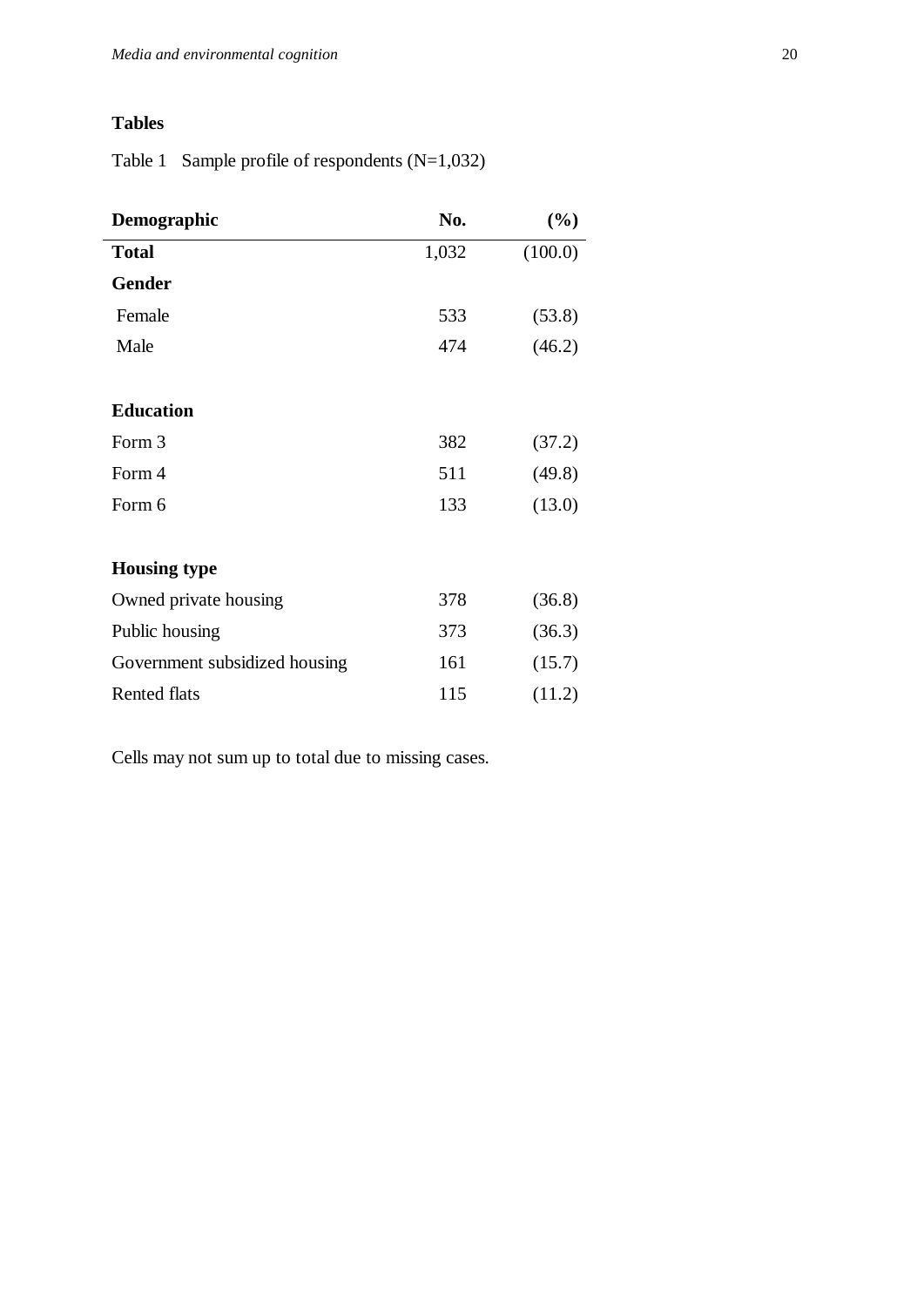# Table 2 Environmental cognition

| <b>Type</b> | Question asked (correct answer)                                                                                                        | % correct |
|-------------|----------------------------------------------------------------------------------------------------------------------------------------|-----------|
|             | <b>Population</b>                                                                                                                      |           |
| G           | What is the world population? (5.7 billion)                                                                                            | 67.1      |
| G           | Which of the listed countries has the largest population? (India)                                                                      | 66.0      |
| G           | Which international environmental meeting was held in Egypt last<br>September? (World population)                                      | 25.7      |
| G           | What is the annual growth of world population? (0.1 billion)                                                                           | 24.5      |
|             | <b>Energy</b>                                                                                                                          |           |
| G           | Which of the following sources of energy is polluting and non-recyclable?<br>(fossil fuel)                                             | 95.1      |
| L           | The nuclear plant nearest to Hong Kong is located at: (Daya Bay)                                                                       | 93.9      |
| G           | Which war has caused serious pollution resulted from oil field fires in<br>1991? (Persian Gulf War)                                    | 85.0      |
| G           | Is nuclear power a pollutant-free source of energy? (No, nuclear waste is<br>dangerous)                                                | 62.3      |
| G           | Which nuclear plant in Russia exploded in 1986? (Chernobyl)                                                                            | 56.1      |
| L           | What is the cause for the recent operation halt in Daya Bay nuclear plant?<br>(control rods failed to meet test requirement)           | 49.2      |
| G           | Which way of nuclear waste disposal is less commonly employed?<br>(dumps at sea)                                                       | 30.9      |
| G           | Which nuclear plant in USA exploded in 1973? (Three Miles Island)                                                                      | 18.0      |
|             | <b>Wildlife</b>                                                                                                                        |           |
| L           | Which area in Hong Kong accommodates the largest number of<br>migratory birds? (Mai Po)                                                | 90.9      |
| G           | Why are rhinos killed in large number? (for their horns are perceived to<br>have medical uses)                                         | 88.5      |
| L           | Which endangered species was targeted in a campaign for protection<br>during the development of the new Hong Kong airport? (tree frog) |           |
| G           | What role do national parks play in conservation? (provide natural habitat<br>to endangered species)                                   |           |
| G           | Which is the main reason for the decline in wildlife? (destruction of<br>habitat)                                                      | 78.7      |
| G           | Why the number of pandas decline rapidly? (Because bamboo, pandas'<br>major diet, decreases vastly in volume)                          | 75.1      |
| G           | Which of the following is an endangered species? (whale)                                                                               | 58.5      |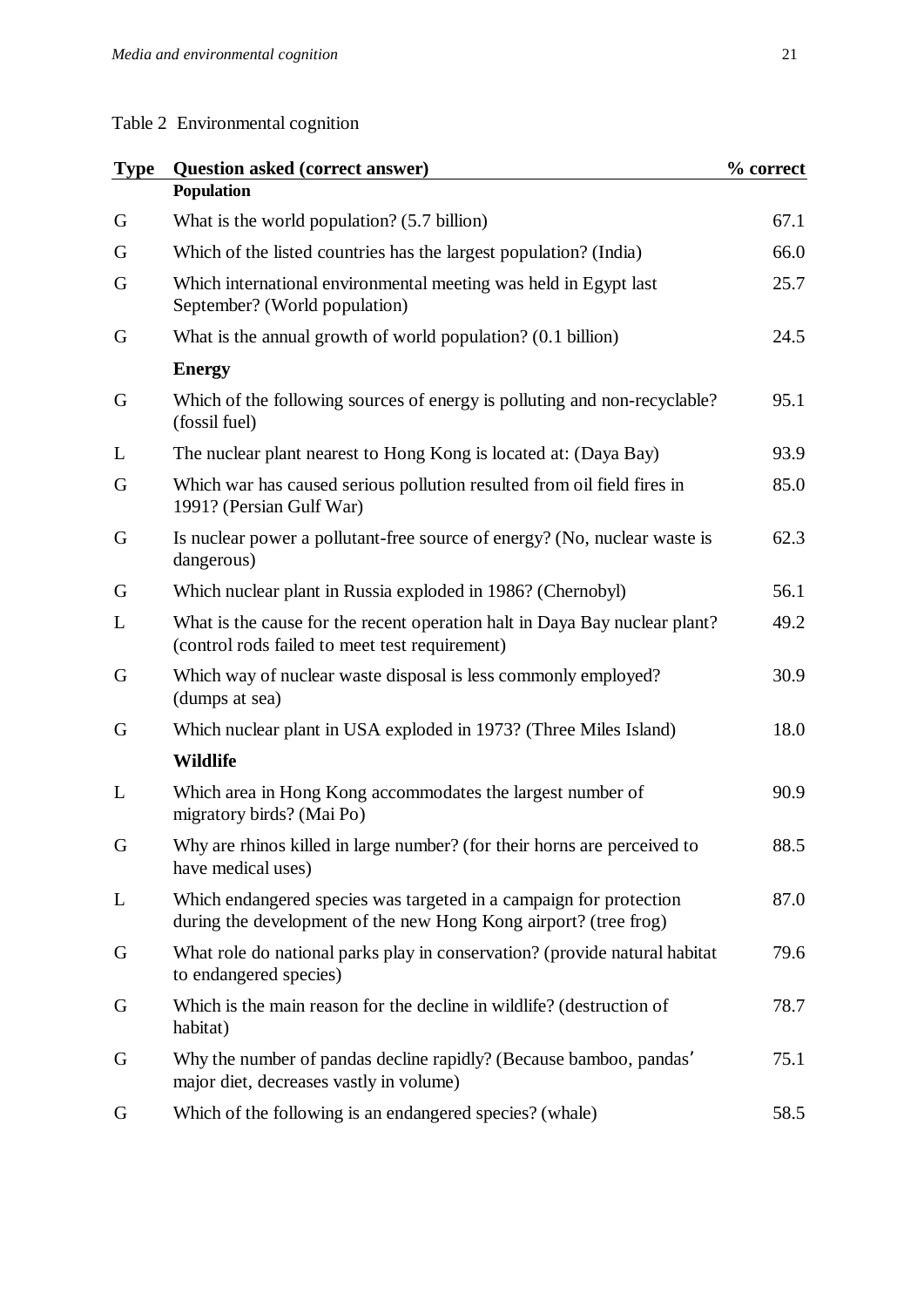# ...Table 2 Environmental cognition

# **Type Question asked (correct answer) % correct**

|   | <b>Wildlife</b>                                                                                                         |      |
|---|-------------------------------------------------------------------------------------------------------------------------|------|
| G | How do plastic bags affect marine life such as tortoise? (die because of<br>suffocation)                                | 57.1 |
| G | How does oil pollution affect sea birds? (birds cannot fly and<br>subsequently die from suffocation and hunger)         | 53.2 |
| L | What is the significance of Mai Po natural habitat? (where migratory<br>birds find food)                                | 24.7 |
|   | Global warming and ozone depletion                                                                                      |      |
| G | The effect of ozone layer depletion on human beings is: (increasing the<br>chance of having skin cancer)                | 92.9 |
| G | What is the function of ozone layer? (screening of UV radiation)                                                        | 90.9 |
| G | Global warming causes: (marine level to rise)                                                                           | 74.0 |
| G | What contributes to the rapid increase of carbon dioxide in the<br>atmosphere? (burning of fossil fuels)                | 72.3 |
| G | Which of the listed item contains material that depletes the ozone layer?<br>(CFC in refrigerator coolants)             | 44.8 |
| G | Over where is there a hole in the ozone layer? (the Antarctic)                                                          | 25.9 |
|   | <b>Rain forest</b>                                                                                                      |      |
| G | Rain forests are particularly important to mankind, because: (they contain<br>huge variety of plants with medical uses) | 57.1 |
| G | Which areas in the world suffered the greatest lost of rain forest? (Central<br>and South America)                      | 46.8 |
|   | <b>Acid rain</b>                                                                                                        |      |
| G | What harm does acid rain do to the environment? (wear down exterior of<br>buildings)                                    | 83.4 |
| G | Which gas reacts with damp air to form acid rain? (sulphur dioxide)                                                     | 57.8 |
|   | <b>Air pollution</b>                                                                                                    |      |
| L | Why does the government encourage the use of unleaded petrol?<br>(exhaust gas from unleaded petrol is less polluting)   | 93.3 |
| L | Suggest one way to reduce the leaded exhaust gas from vehicles. (switch<br>to unleaded petrol)                          | 92.4 |
| G | What illness can be caused by air pollution? (respiratory illness)                                                      | 89.8 |
| L | Why does the government want to phase out incinerators? (gaseous<br>emission from incinerators is highly polluting)     | 84.4 |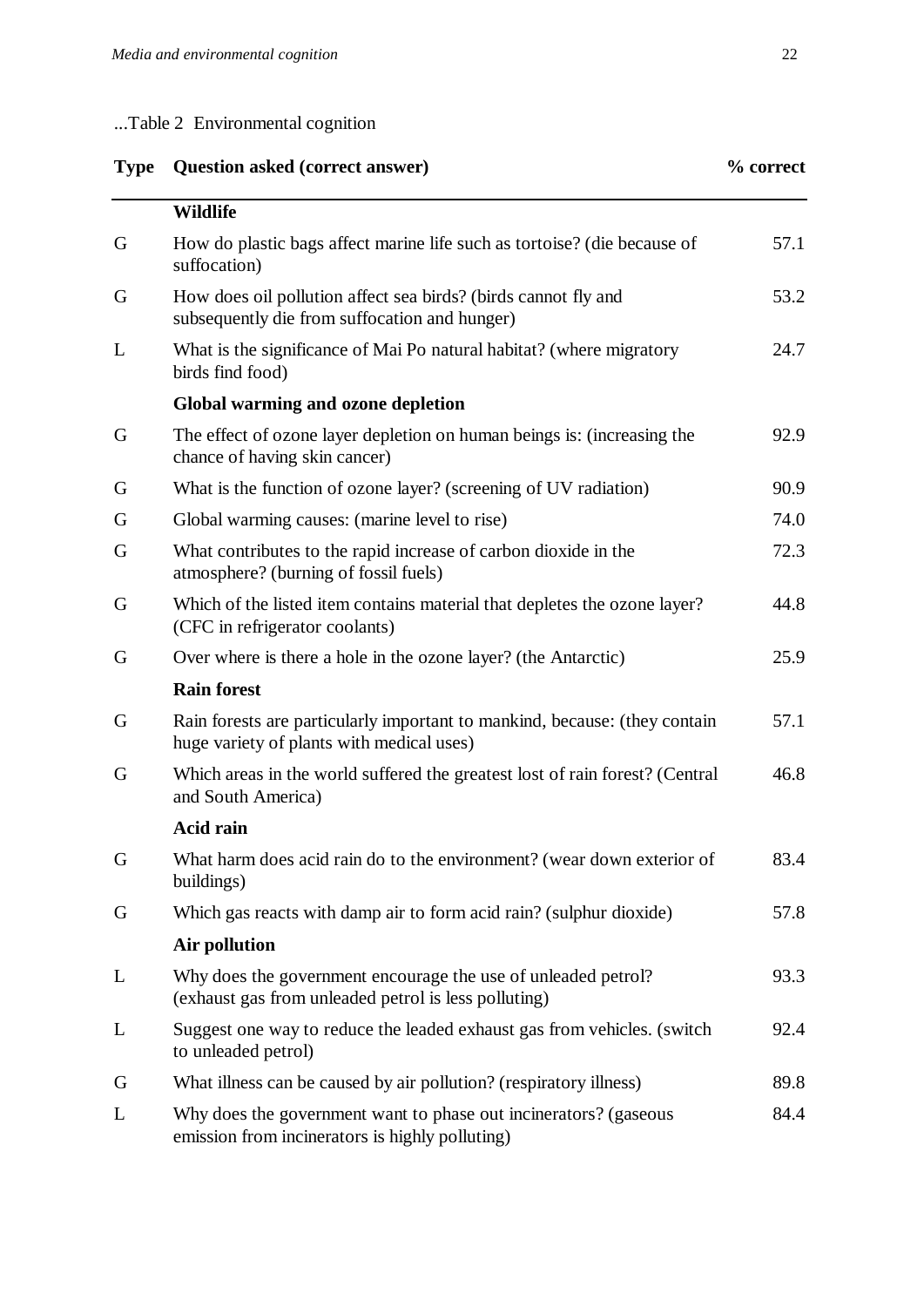# ...Table 2 Environmental cognition

# **Type Question asked (correct answer) % correct**

|   | Air pollution                                                                                                             |      |
|---|---------------------------------------------------------------------------------------------------------------------------|------|
| G | Why planting trees can make air fresher? (trees release oxygen)                                                           | 84.0 |
| G | What is the effect of prolong intake of exhaust gas from leaded petrol on<br>children? (neuro-psychological effects)      | 57.3 |
| L | Which gas in most of the car parks in Hong Kong exceeds the guidelines<br>by World Health Organization? (carbon monoxide) | 46.8 |
| L | What is the major contributor to the high level of nitrogen dioxide in<br>Hong Kong? (exhaust gas from motor vehicle)     | 45.5 |
|   | <b>Waste management</b>                                                                                                   |      |
| G | Which of the following materials is non-biodegradable? (polystyrene)                                                      | 91.6 |
| L | Which of the following waste materials can be recycled locally?<br>(aluminum cans)                                        | 83.1 |
| L | Why is paper production polluting? (dying process during paper<br>production is polluting)                                | 73.1 |
| L | Which method of waste treatment is less polluting? (disposal at landfills)                                                | 71.2 |
| L | The major method of waste treatment employed in Hong Kong is:<br>(disposal at landfills)                                  | 55.6 |
| L | Which of the following waste materials can be recycled locally? (glass)                                                   | 53.4 |
| L | What is the undesirable side-effect of landfill treatment? (production of<br>leachate gas)                                | 52.4 |
| L | Where is the only chemical waste treatment facilities in Hong Kong?<br>(Tsing Yi)                                         | 50.7 |
| L | How many plastic bags do Hong Kong people on average use daily? (15<br>million)                                           | 42.7 |
| L | Why does Hong Kong government force the removal of asbestos?<br>(asbestos is hazardous air contaminant)                   | 37.2 |
| L | Which government department enforces the livestock waste treatment<br>regulations? (Environmental Protection Department)  | 18.6 |
| L | Which is the major source of waste in Hong Kong in terms of volume?<br>(construction waste)                               | 5.7  |
|   | <b>Noise pollution</b>                                                                                                    |      |
| G | What is the unit for measuring noise? (dB)                                                                                | 91.3 |
| G | What damages can noise exceeding 180 dB do to the hearing ability? (ear<br>drum damage)                                   | 54.6 |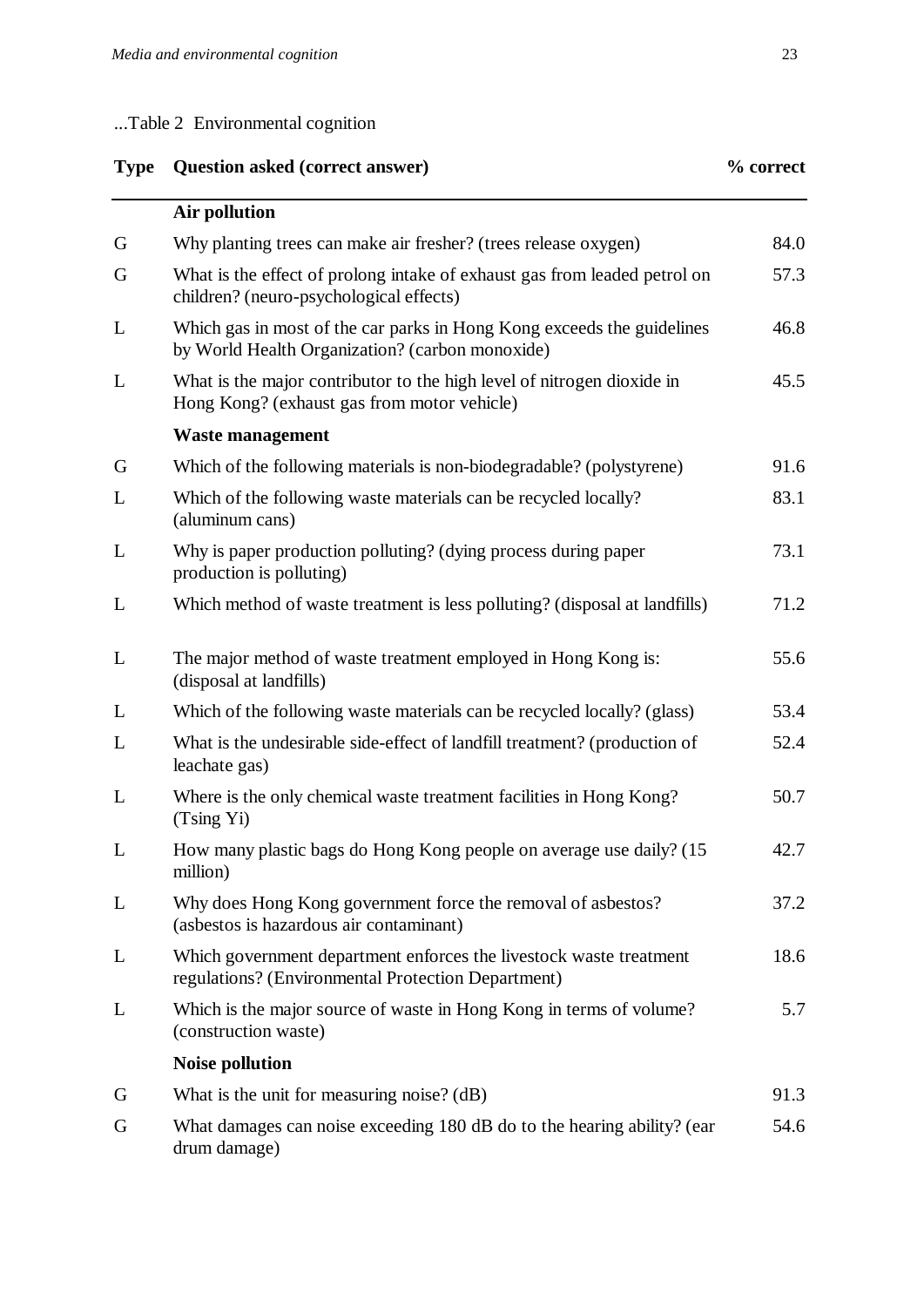## ..Table 2 Environmental cognition

| <b>Type</b> | <b>Question asked (correct answer)</b>                                                                                   | % correct |
|-------------|--------------------------------------------------------------------------------------------------------------------------|-----------|
|             | <b>Noise pollution</b>                                                                                                   |           |
| L           | What is the major source of noise pollution in Hong Kong? (construction<br>sites)                                        | 38.3      |
| L           | How does Hong Kong government control construction noise? (via a<br>permit system)                                       | 34.9      |
|             | <b>Marine pollution</b>                                                                                                  |           |
| G           | What illness can be caused after eating contaminated shellfish? (hepatitis)                                              | 89.1      |
| L           | What diseases will swimmers easily catch if beaches are polluted? (skin<br>disease)                                      | 84.0      |
| L           | Why plenty of marine life dies when there is a red tide? (Red tide lowers<br>oxygen content of watercourse)              | 73.5      |
| L           | Which government department is responsible for the clearing of oil in<br>Hong Kong marine territory? (Marine Department) | 69.1      |
| L           | The indicator to measure the pollution level of beaches in Hong Kong is:<br>(level of E. coli)                           | 42.9      |
| L           | What is the most serious pollution problem in Tolo Harbour? (high<br>content of toxic metal)                             | 39.0      |
| L           | What is a red tide? (microscopic algae)                                                                                  | 35.4      |
| L           | What factor contributes most to the pollution in Deep Bay? (chemical<br>waste)                                           | 24.0      |
| L           | The most polluted watercourse in Hong Kong is: (Deep Bay)                                                                | 13.0      |
|             | <b>Environmental awareness and protection</b>                                                                            |           |
| G           | Which of the following is one of the conserving lifestyles? (use less paper<br>towels)                                   | 91.3      |
| L           | Which of the following is one of the conserving lifestyles? (use<br>biodegradable cleansing agent)                       | 90.5      |
| L           | What theme does the Mr. World in the TV campaign advocate? (to<br>protect the environment, save the earth)               | 89.7      |
| G           | Which type of battery is less polluting? (rechargeable)                                                                  | 81.4      |
| L           | Which of the following is an environmental organization? (Friends of the<br>Earth)                                       | 77.9      |
| L           | Which of the following is a territory wide environmental awareness<br>campaign? (World Environment Day)                  | 77.7      |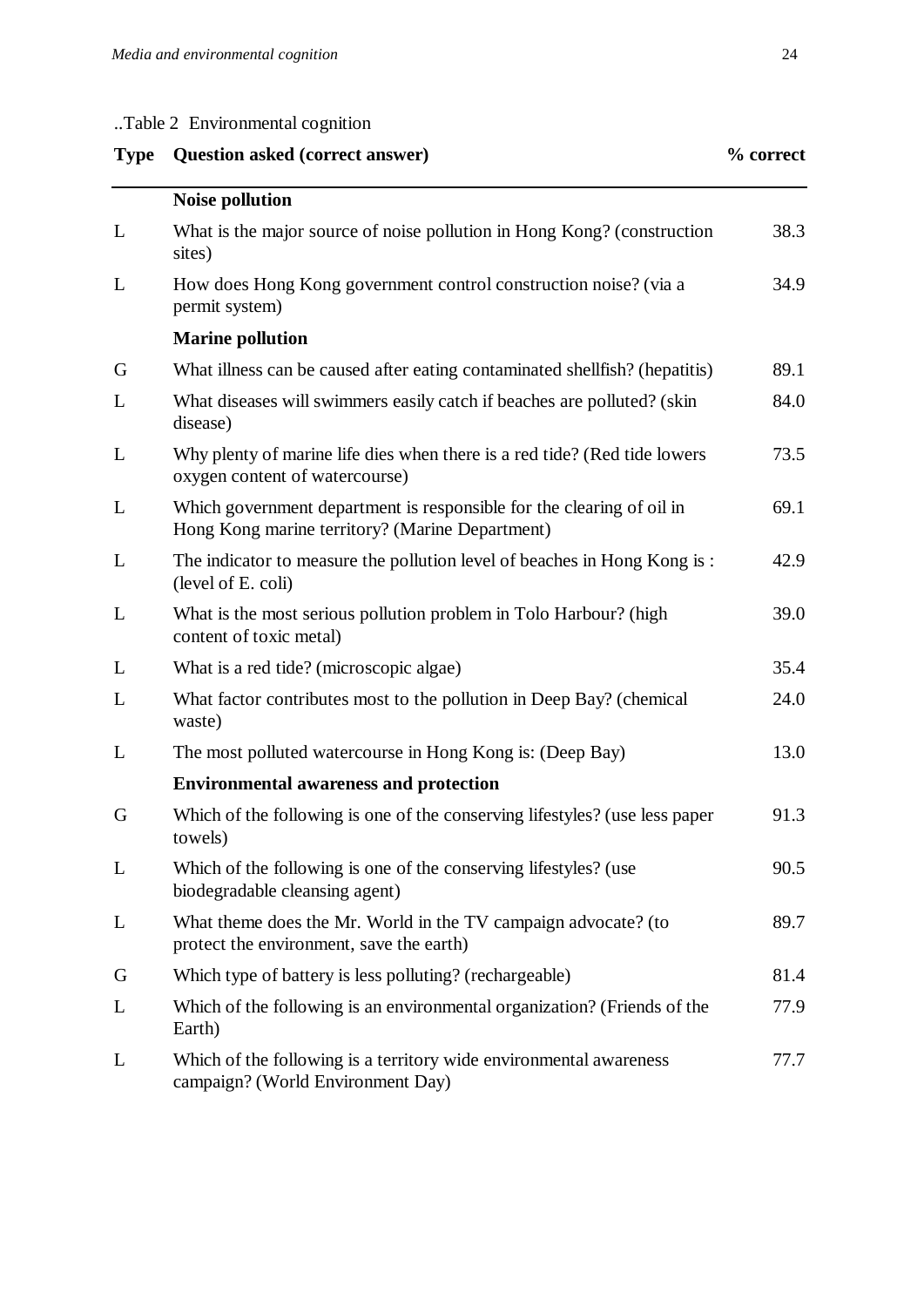...Table 2 Environmental cognition

| <b>Type</b> | <b>Question asked (correct answer)</b>                                                                                                     | % correct |
|-------------|--------------------------------------------------------------------------------------------------------------------------------------------|-----------|
|             | <b>Environmental awareness and protection</b>                                                                                              |           |
| L           | Which government department is responsible for establishing<br>environmental protection policies? (Environmental Protection<br>Department) | 77.1      |
| G           | What was the cause for death of thousands of people in Minamata in<br>Japan? (mercury poisoning)                                           | 56.7      |
| G           | Which of the following is an international environmental organization?<br>(Worldwide Fund for Nature)                                      | 53.2      |
| L           | Which of the following is a territory-wide environmental awareness<br>campaign? (Environmental Protection Festival)                        | 50.4      |
| L           | Which of the following environmental protection campaign is organized<br>by government? (reduce waste)                                     | 43.3      |
| L           | Which of the following is an environmental organization? (Conservancy<br>Association)                                                      | 40.0      |
| G           | Which is more conserving, consuming vegetable or meat? (vegetable,<br>because grazing procures huge volume of crops)                       | 37.0      |
| G           | The date of World Environment Day is: (June 5)                                                                                             | 29.9      |
| L           | Which organization initiated the slogan "Environmental Protection Starts"<br>With Me"? (Environmental Campaign Committee)                  | 28.7      |

Notes:

 $G =$  general environmental knowledge  $L =$  local environmental knowledge Number of answers to individual questions may be different due to missing cases.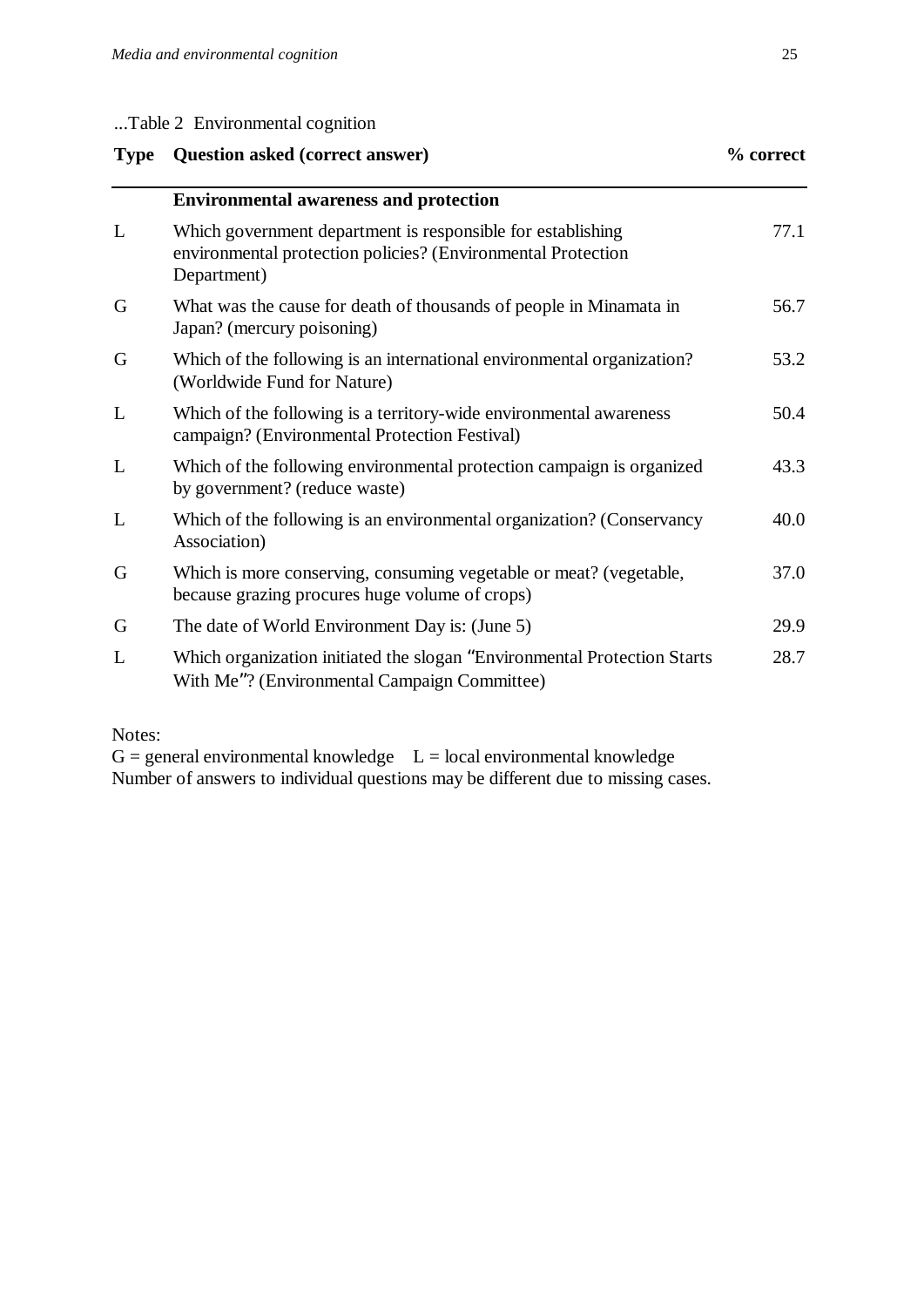Table 3 Use of mass media

| Use of mass media                             | No. | (%)    |
|-----------------------------------------------|-----|--------|
| TV viewing per day                            |     |        |
| less than one hour                            | 61  | (5.9)  |
| 1- less than 2 hours                          | 147 | (14.3) |
| 2- less than 3 hours                          | 172 | (16.7) |
| 3- less than 4 hours                          | 200 | (19.5) |
| 4 or more hours                               | 447 | (43.5) |
| Radio listening per day                       |     |        |
| less than one hour                            | 539 | (52.6) |
| 1- less than 2 hours                          | 200 | (19.5) |
| 2- less than 3 hours                          | 100 | (9.8)  |
| 3- less than 4 hours                          | 65  | (6.3)  |
| 4 or more hours                               | 121 | (11.8) |
| Television news viewing in the past week      |     |        |
| $0-1$ day                                     | 137 | (13.4) |
| $2-3$ days                                    | 258 | (25.1) |
| $4-5$ days                                    | 271 | (26.4) |
| 6-7 days                                      | 360 | (35.1) |
| Radio news listening in the past week         |     |        |
| $0-1$ day                                     | 548 | (53.6) |
| $2-3$ days                                    | 221 | (21.6) |
| $4-5$ days                                    | 118 | (11.5) |
| 6-7 days                                      | 136 | (13.3) |
| Chinese newspaper readership in the past week |     |        |
| $0-1$ day                                     | 322 | (31.4) |
| 2-3 days                                      | 270 | (26.3) |
| 4-5 days                                      | 179 | (17.4) |
| 6-7 days                                      | 256 | (24.9) |
| English newspaper readership in the past week |     |        |
| $0-1$ day                                     | 750 | (73.0) |
| 2-3 days                                      | 164 | (16.0) |
| 4-7 days                                      | 113 | (11.0) |
|                                               |     |        |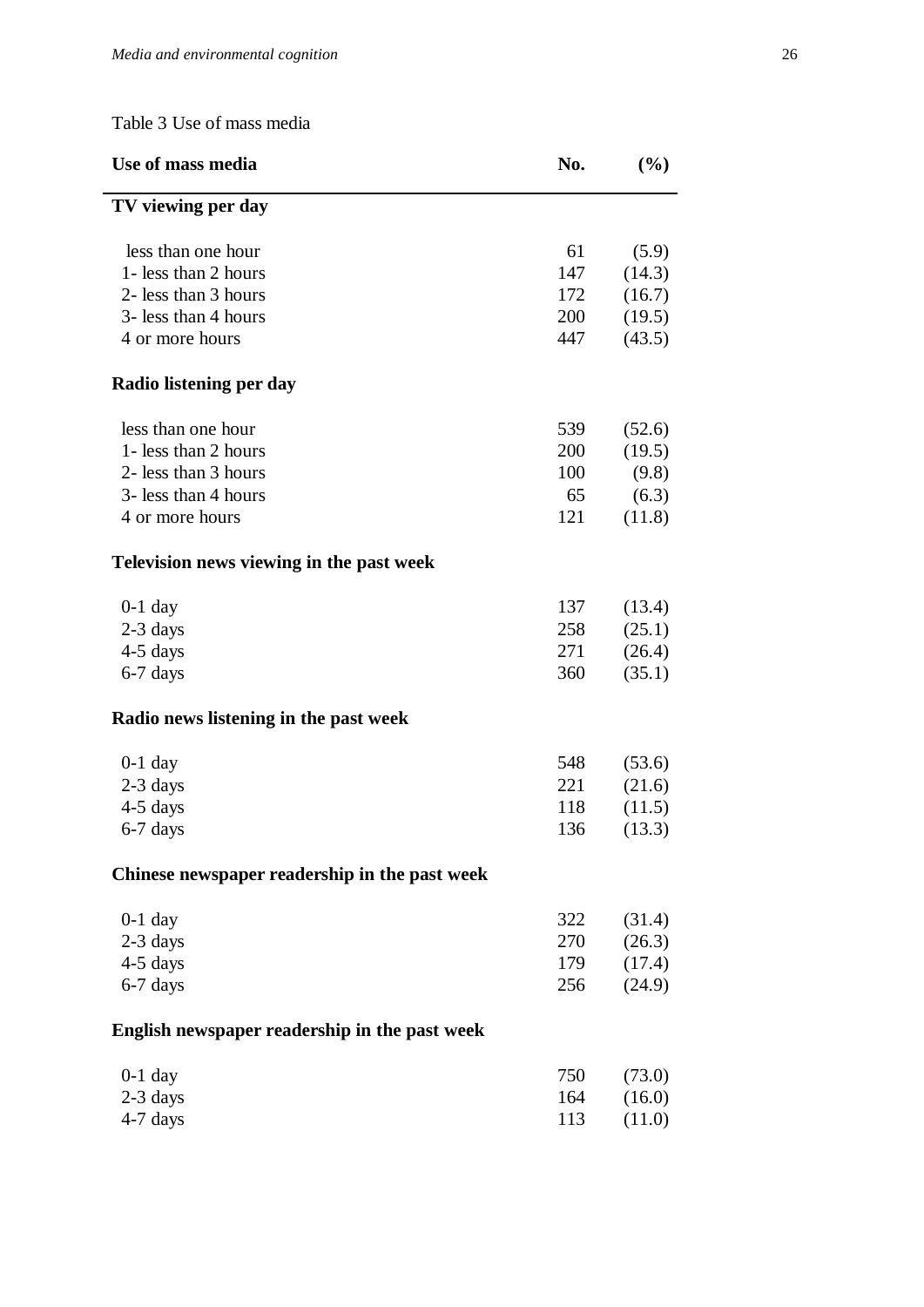Table 4 Correlation between use of mass media and environmental knowledge

|                              | general<br>environmental<br>knowledge | local<br>environmental<br>knowledge | total<br>environmental<br>knowledge |
|------------------------------|---------------------------------------|-------------------------------------|-------------------------------------|
| TV viewing                   | 0.00                                  | 0.00                                | 0.00                                |
| Radio listening              | $-0.04$                               | $-0.01$                             | $-0.03$                             |
| TV news viewing              | $0.18**$                              | $0.12**$                            | $0.18**$                            |
| Radio news listening         | 0.01                                  | 0.00                                | 0.01                                |
| Chinese newspaper readership | $0.07*$                               | 0.00                                | 0.04                                |
| English newspaper readership | 0.03                                  | $-0.04$                             | 0.00                                |

## **Pearson correlation coefficient with**

Notes:

 $*$  = significant at 0.05 level

 $***$  = significant at 0.01 level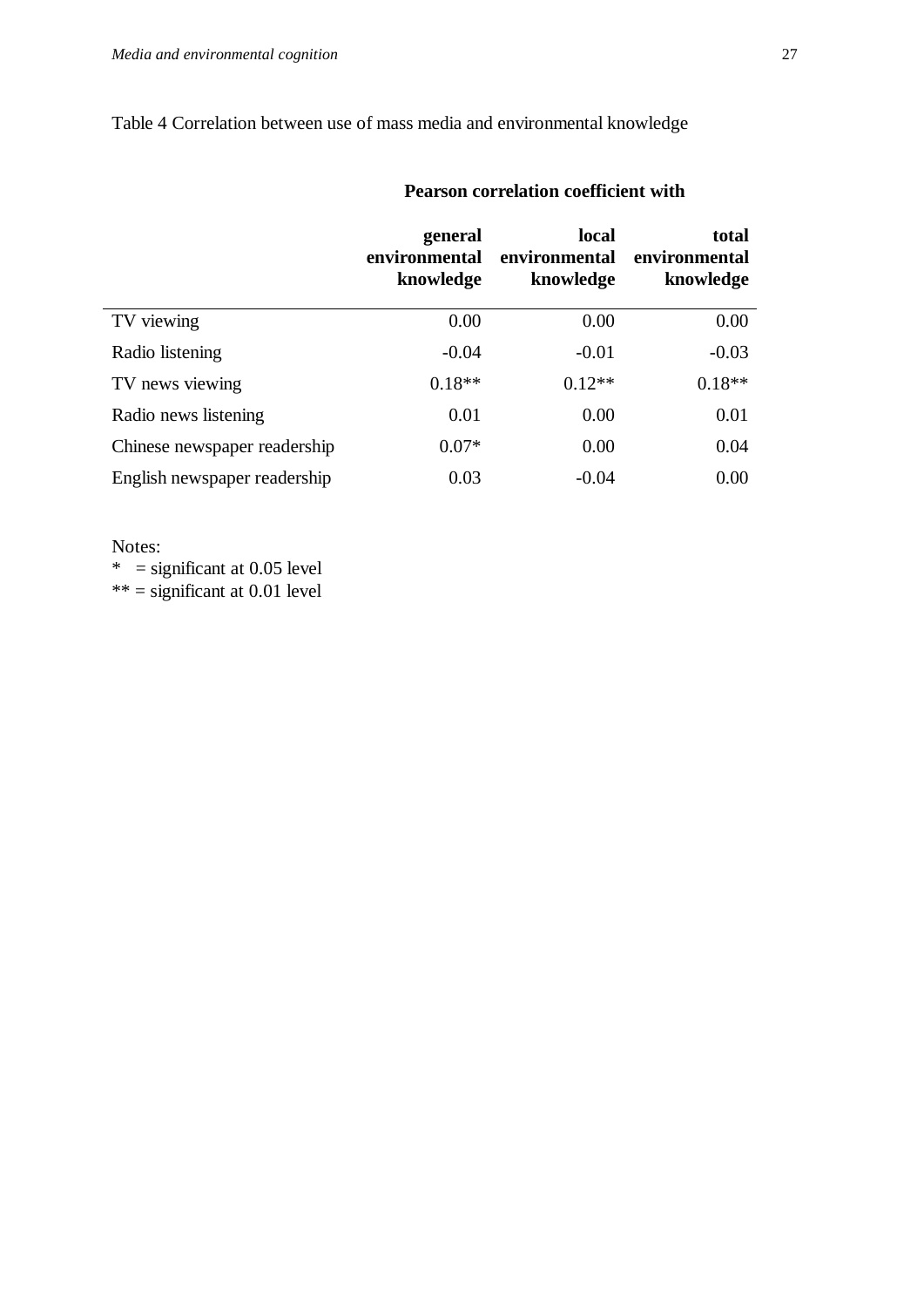|                                 |          |                 | <b>Model 1</b> |          |                 | <b>Model 2</b> |
|---------------------------------|----------|-----------------|----------------|----------|-----------------|----------------|
| <b>Variable</b>                 | beta     | s.e. of<br>beta | Std. beta      | beta     | s.e. of<br>beta | Std. beta      |
| Demographic                     |          |                 |                |          |                 |                |
| Gender                          | $-4.9**$ | 0.7             | $-0.20$        | $-4.3**$ | 0.7             | $-0.18$        |
| Education                       | $4.0**$  | 0.5             | 0.22           | $4.3**$  | 0.6             | 0.24           |
| Housing                         | 0.8      | 0.7             | 0.03           | 1.0      | 0.7             | 0.04           |
| Use of mass media               |          |                 |                |          |                 |                |
| TV viewing                      |          |                 |                | 0.0      | 0.3             | 0.00           |
| Radio listening                 |          |                 |                | $-0.2$   | 0.3             | $-0.03$        |
| TV news viewing                 |          |                 |                | $1.9**$  | 0.4             | 0.17           |
| Radio news listening            |          |                 |                | 0.1      | 0.4             | 0.01           |
| Chinese newspaper<br>readership |          |                 |                | $-0.1$   | 0.3             | $-0.01$        |
| English newspaper<br>readership |          |                 |                | $-1.2*$  | 0.6             | $-0.07$        |
| Multiple R square               |          |                 | 0.09           |          |                 | 0.12           |

## Table 5 Prediction of total environmental knowledge

Note: Gender:  $1=$  male,  $2=$  female; Education:  $1=$  form 3,  $2=$  form 4,  $3=$  form 7; Housing type: 1= public/rented housing, 2=government subsidized/private housing \*\* significant at 0.001, \* significant at 0.05